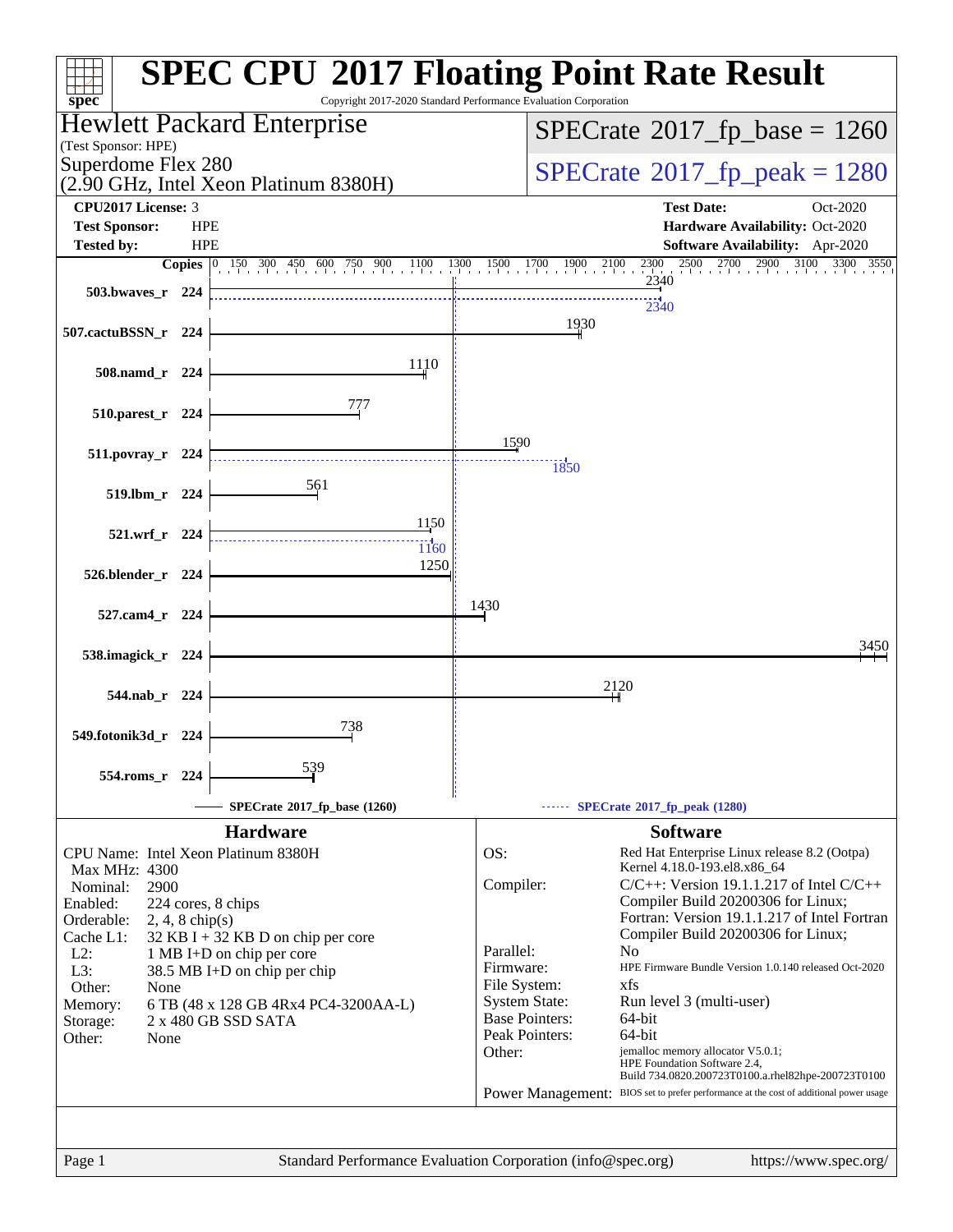#### **[SPEC CPU](http://www.spec.org/auto/cpu2017/Docs/result-fields.html#SPECCPU2017FloatingPointRateResult)[2017 Floating Point Rate Result](http://www.spec.org/auto/cpu2017/Docs/result-fields.html#SPECCPU2017FloatingPointRateResult)**  $+\ +$ **[spec](http://www.spec.org/)** Copyright 2017-2020 Standard Performance Evaluation Corporation Hewlett Packard Enterprise  $SPECTate$ <sup>®</sup>[2017\\_fp\\_base =](http://www.spec.org/auto/cpu2017/Docs/result-fields.html#SPECrate2017fpbase) 1260 (Test Sponsor: HPE) Superdome Flex 280<br> $\alpha$  [SPECrate](http://www.spec.org/auto/cpu2017/Docs/result-fields.html#SPECrate2017fppeak)®[2017\\_fp\\_peak = 1](http://www.spec.org/auto/cpu2017/Docs/result-fields.html#SPECrate2017fppeak)280 (2.90 GHz, Intel Xeon Platinum 8380H)

#### **[CPU2017 License:](http://www.spec.org/auto/cpu2017/Docs/result-fields.html#CPU2017License)** 3 **[Test Date:](http://www.spec.org/auto/cpu2017/Docs/result-fields.html#TestDate)** Oct-2020 **[Test Sponsor:](http://www.spec.org/auto/cpu2017/Docs/result-fields.html#TestSponsor)** HPE **[Hardware Availability:](http://www.spec.org/auto/cpu2017/Docs/result-fields.html#HardwareAvailability)** Oct-2020 **[Tested by:](http://www.spec.org/auto/cpu2017/Docs/result-fields.html#Testedby)** HPE **[Software Availability:](http://www.spec.org/auto/cpu2017/Docs/result-fields.html#SoftwareAvailability)** Apr-2020

#### **[Results Table](http://www.spec.org/auto/cpu2017/Docs/result-fields.html#ResultsTable)**

|                             | <b>Base</b>   |                |             |                |       |                |       |               | <b>Peak</b>    |              |                |              |                |              |  |
|-----------------------------|---------------|----------------|-------------|----------------|-------|----------------|-------|---------------|----------------|--------------|----------------|--------------|----------------|--------------|--|
| <b>Benchmark</b>            | <b>Copies</b> | <b>Seconds</b> | Ratio       | <b>Seconds</b> | Ratio | <b>Seconds</b> | Ratio | <b>Copies</b> | <b>Seconds</b> | <b>Ratio</b> | <b>Seconds</b> | <b>Ratio</b> | <b>Seconds</b> | <b>Ratio</b> |  |
| 503.bwaves r                | 224           | 959            | 2340        | 960            | 2340  | 960            | 2340  | 224           | 958            | 2340         | 960            | 2340         | <u>960</u>     | 2340         |  |
| 507.cactuBSSN r             | 224           | 147            | 1930        | 147            | 1930  | 148            | 1920  | 224           | 147            | <b>1930</b>  | 147            | 1930         | 148            | 1920         |  |
| $508$ .namd $_r$            | 224           | 191            | <b>1110</b> | 189            | 1120  | 192            | 1110  | 224           | 191            | <b>1110</b>  | 189            | 1120         | 192            | 1110         |  |
| 510.parest_r                | 224           | 754            | 777         | 755            | 776   | 754            | 777   | 224           | 754            | 777          | 755            | 776          | 754            | 777          |  |
| 511.povray_r                | 224           | 328            | 1590        | 329            | 1590  | 327            | 1600  | 224           | 283            | 1850         | 282            | 1850         | 282            | 1850         |  |
| 519.lbm r                   | 224           | 421            | 560         | 421            | 561   | 421            | 561   | 224           | 421            | 560          | 421            | 561          | 421            | 561          |  |
| $521$ .wrf r                | 224           | 437            | 1150        | 438            | 1150  | 436            | 1150  | 224           | 435            | 1150         | 434            | 1160         | 434            | 1160         |  |
| 526.blender r               | 224           | 272            | 1250        | 272            | 1250  | 273            | 1250  | 224           | 272            | 1250         | 272            | 1250         | 273            | 1250         |  |
| 527.cam4 r                  | 224           | 274            | 1430        | 274            | 1430  | 274            | 1430  | 224           | 274            | 1430         | 274            | 1430         | 274            | 1430         |  |
| 538.imagick_r               | 224           | 165            | 3380        | 161            | 3450  | 158            | 3520  | 224           | 165            | 3380         | <b>161</b>     | 3450         | 158            | 3520         |  |
| 544.nab r                   | 224           | 180            | 2090        | 177            | 2130  | 178            | 2120  | 224           | 180            | 2090         | 177            | 2130         | 178            | 2120         |  |
| 549.fotonik3d r             | 224           | 1183           | 738         | 1182           | 738   | 1184           | 737   | 224           | 1183           | 738          | 1182           | 738          | 1184           | 737          |  |
| $554$ .roms_r               | 224           | 657            | 542         | 666            | 535   | 660            | 539   | 224           | 657            | 542          | 666            | 535          | 660            | 539          |  |
| $SPECrate^*2017_fp\_base =$ |               |                | 1260        |                |       |                |       |               |                |              |                |              |                |              |  |
| $-$<br>$-0.0000$            |               |                |             |                |       |                |       |               |                |              |                |              |                |              |  |

**[SPECrate](http://www.spec.org/auto/cpu2017/Docs/result-fields.html#SPECrate2017fppeak)[2017\\_fp\\_peak =](http://www.spec.org/auto/cpu2017/Docs/result-fields.html#SPECrate2017fppeak) 1280**

Results appear in the [order in which they were run](http://www.spec.org/auto/cpu2017/Docs/result-fields.html#RunOrder). Bold underlined text [indicates a median measurement](http://www.spec.org/auto/cpu2017/Docs/result-fields.html#Median).

#### **[Submit Notes](http://www.spec.org/auto/cpu2017/Docs/result-fields.html#SubmitNotes)**

 The numactl mechanism was used to bind copies to processors. The config file option 'submit' was used to generate numactl commands to bind each copy to a specific processor. For details, please see the config file.

## **[Operating System Notes](http://www.spec.org/auto/cpu2017/Docs/result-fields.html#OperatingSystemNotes)**

 Stack size set to unlimited using "ulimit -s unlimited" Transparent Huge Pages enabled by default Prior to runcpu invocation Filesystem page cache synced and cleared with: sync; echo 3> /proc/sys/vm/drop\_caches runcpu command invoked through numactl i.e.: numactl --interleave=all runcpu <etc> Tuned-adm profile was set to Throughput-Performance using "tuned-adm profile throughput-performance"

## **[Environment Variables Notes](http://www.spec.org/auto/cpu2017/Docs/result-fields.html#EnvironmentVariablesNotes)**

Environment variables set by runcpu before the start of the run: LD\_LIBRARY\_PATH = "/home/cpu2017/lib/intel64:/home/cpu2017/je5.0.1-64" MALLOC\_CONF = "retain:true"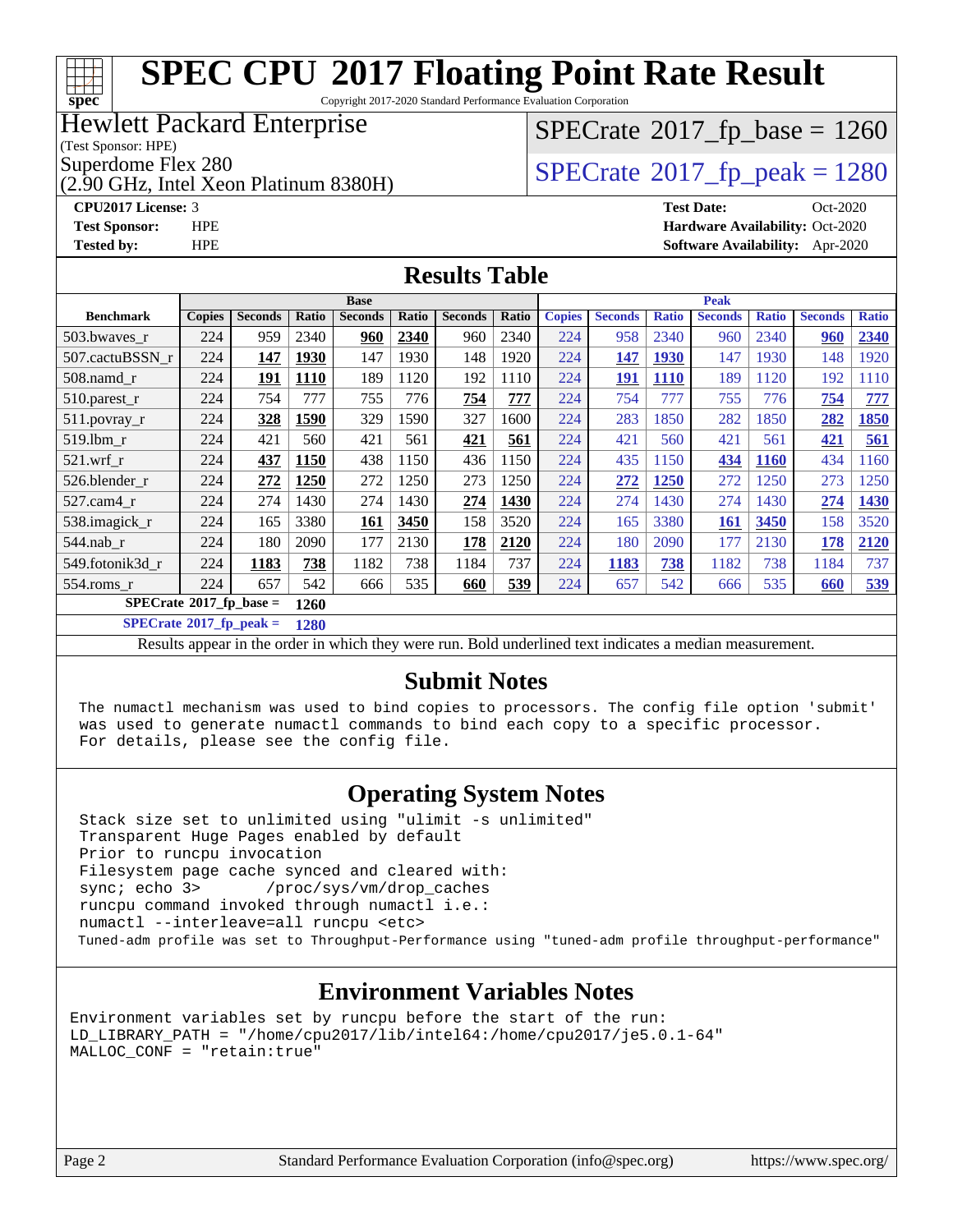#### **[SPEC CPU](http://www.spec.org/auto/cpu2017/Docs/result-fields.html#SPECCPU2017FloatingPointRateResult)[2017 Floating Point Rate Result](http://www.spec.org/auto/cpu2017/Docs/result-fields.html#SPECCPU2017FloatingPointRateResult)**  $\begin{matrix} & \ + \ + \end{matrix}$ **[spec](http://www.spec.org/)** Copyright 2017-2020 Standard Performance Evaluation Corporation Hewlett Packard Enterprise  $SPECrate@2017_fp\_base = 1260$  $SPECrate@2017_fp\_base = 1260$

(Test Sponsor: HPE)

 $SPECTate@2017_fp\_peak = 1280$ 

(2.90 GHz, Intel Xeon Platinum 8380H)

**[Tested by:](http://www.spec.org/auto/cpu2017/Docs/result-fields.html#Testedby)** HPE **[Software Availability:](http://www.spec.org/auto/cpu2017/Docs/result-fields.html#SoftwareAvailability)** Apr-2020

**[CPU2017 License:](http://www.spec.org/auto/cpu2017/Docs/result-fields.html#CPU2017License)** 3 **[Test Date:](http://www.spec.org/auto/cpu2017/Docs/result-fields.html#TestDate)** Oct-2020 **[Test Sponsor:](http://www.spec.org/auto/cpu2017/Docs/result-fields.html#TestSponsor)** HPE **[Hardware Availability:](http://www.spec.org/auto/cpu2017/Docs/result-fields.html#HardwareAvailability)** Oct-2020

#### **[General Notes](http://www.spec.org/auto/cpu2017/Docs/result-fields.html#GeneralNotes)**

| Binaries compiled on a system with 1x Intel Core i9-7980XE CPU + 64GB RAM<br>memory using Redhat Enterprise Linux 8.0                                       |  |  |  |  |  |  |  |  |  |
|-------------------------------------------------------------------------------------------------------------------------------------------------------------|--|--|--|--|--|--|--|--|--|
| NA: The test sponsor attests, as of date of publication, that CVE-2017-5754 (Meltdown)<br>is mitigated in the system as tested and documented.              |  |  |  |  |  |  |  |  |  |
| Yes: The test sponsor attests, as of date of publication, that CVE-2017-5753 (Spectre variant 1)<br>is mitigated in the system as tested and documented.    |  |  |  |  |  |  |  |  |  |
| Yes: The test sponsor attests, as of date of publication, that CVE-2017-5715 (Spectre variant 2)<br>is mitigated in the system as tested and documented.    |  |  |  |  |  |  |  |  |  |
| jemalloc, a general purpose malloc implementation<br>built with the RedHat Enterprise 7.5, and the system compiler gcc 4.8.5                                |  |  |  |  |  |  |  |  |  |
| sources available from jemalloc.net or https://github.com/jemalloc/jemalloc/releases                                                                        |  |  |  |  |  |  |  |  |  |
| <b>Platform Notes</b>                                                                                                                                       |  |  |  |  |  |  |  |  |  |
| BIOS Configuration:                                                                                                                                         |  |  |  |  |  |  |  |  |  |
| Workload Profile set to HPC<br>Hyper-Threading set to Disabled                                                                                              |  |  |  |  |  |  |  |  |  |
| Workload Profile set to Custom<br>Minimum Processor Idle Power Core C-State set to C6 State                                                                 |  |  |  |  |  |  |  |  |  |
| Sub-NUMA Clustering set to Enabled                                                                                                                          |  |  |  |  |  |  |  |  |  |
| Sysinfo program /home/cpu2017/bin/sysinfo                                                                                                                   |  |  |  |  |  |  |  |  |  |
| Rev: r6365 of 2019-08-21 295195f888a3d7edble6e46a485a0011<br>running on ch-622.fchst.rdlabs.hpecorp.net Thu Oct 8 18:35:46 2020                             |  |  |  |  |  |  |  |  |  |
| SUT (System Under Test) info as seen by some common utilities.                                                                                              |  |  |  |  |  |  |  |  |  |
| For more information on this section, see<br>https://www.spec.org/cpu2017/Docs/config.html#sysinfo                                                          |  |  |  |  |  |  |  |  |  |
| From /proc/cpuinfo                                                                                                                                          |  |  |  |  |  |  |  |  |  |
| model name: $Intel(R)$ Xeon(R) Platinum 8380H CPU @ 2.90GHz<br>8 "physical id"s (chips)                                                                     |  |  |  |  |  |  |  |  |  |
| 224 "processors"                                                                                                                                            |  |  |  |  |  |  |  |  |  |
| cores, siblings (Caution: counting these is hw and system dependent. The following<br>excerpts from /proc/cpuinfo might not be reliable. Use with caution.) |  |  |  |  |  |  |  |  |  |
| cpu cores : 28<br>siblings : 28                                                                                                                             |  |  |  |  |  |  |  |  |  |
| physical 0: cores 0 1 2 3 4 5 6 8 9 10 11 12 13 14 16 17 18 19 20 21 22 24 25 26 27                                                                         |  |  |  |  |  |  |  |  |  |
| 28 29 30<br>physical 1: cores 0 1 2 3 4 5 6 8 9 10 11 12 13 14 16 17 18 19 20 21 22 24 25 26 27                                                             |  |  |  |  |  |  |  |  |  |
| 28 29 30                                                                                                                                                    |  |  |  |  |  |  |  |  |  |
| physical 2: cores 0 1 2 3 4 5 6 8 9 10 11 12 13 14 16 17 18 19 20 21 22 24 25 26 27<br>28 29 30                                                             |  |  |  |  |  |  |  |  |  |
| physical 3: cores 0 1 2 3 4 5 6 8 9 10 11 12 13 14 16 17 18 19 20 21 22 24 25 26 27<br>28 29 30                                                             |  |  |  |  |  |  |  |  |  |
| physical 4: cores 0 1 2 3 4 5 6 8 9 10 11 12 13 14 16 17 18 19 20 21 22 24 25 26 27                                                                         |  |  |  |  |  |  |  |  |  |
| (Continued on next page)                                                                                                                                    |  |  |  |  |  |  |  |  |  |
| Standard Performance Evaluation Corporation (info@spec.org)<br>https://www.spec.org/<br>Page 3                                                              |  |  |  |  |  |  |  |  |  |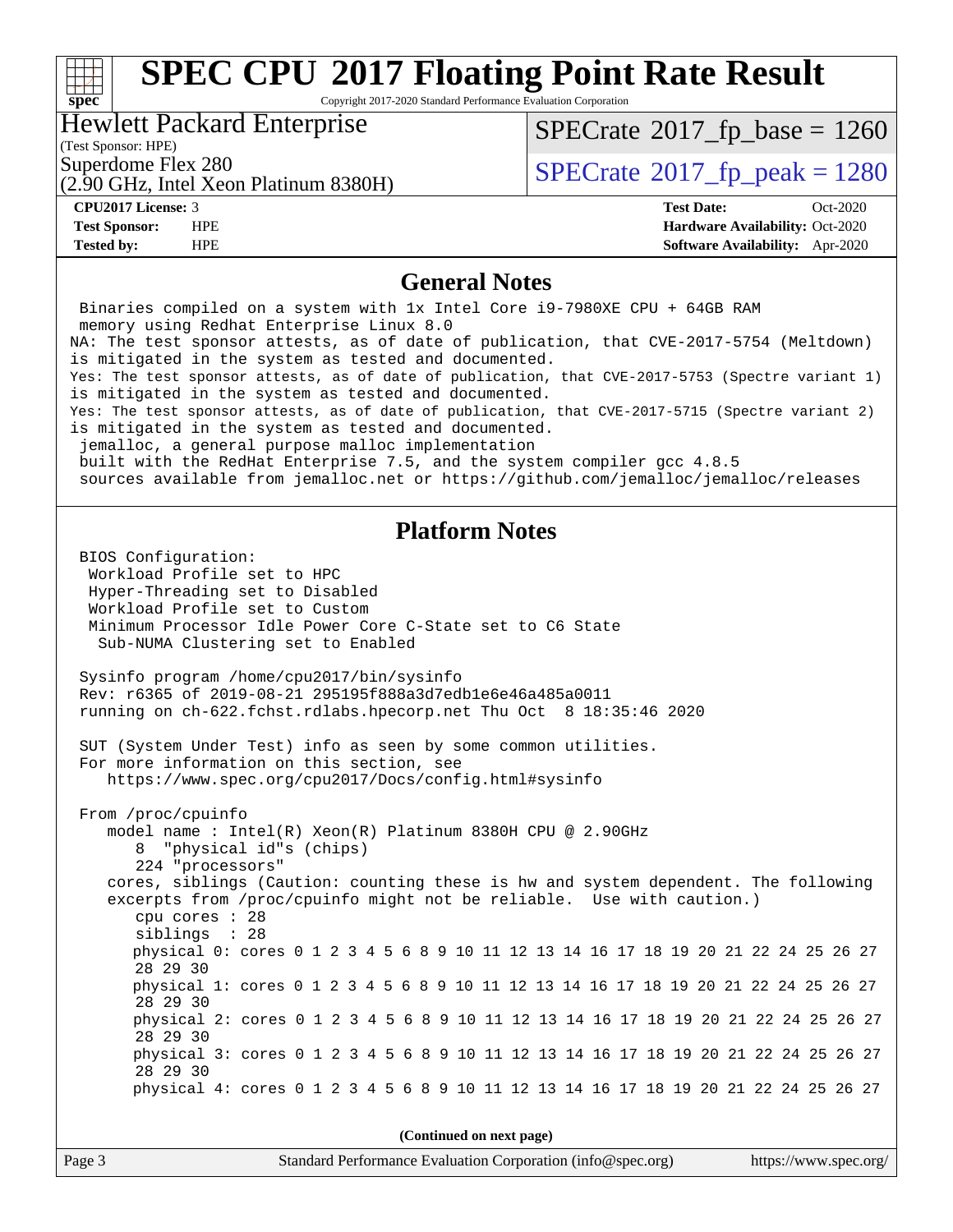| spec                                       | <b>SPEC CPU®2017 Floating Point Rate Result</b><br>Copyright 2017-2020 Standard Performance Evaluation Corporation |                                                 |                                 |  |  |  |  |  |  |
|--------------------------------------------|--------------------------------------------------------------------------------------------------------------------|-------------------------------------------------|---------------------------------|--|--|--|--|--|--|
| <b>Hewlett Packard Enterprise</b>          |                                                                                                                    | $SPECrate^{\circ}2017_fp\_base = 1260$          |                                 |  |  |  |  |  |  |
| (Test Sponsor: HPE)<br>Superdome Flex 280  |                                                                                                                    |                                                 |                                 |  |  |  |  |  |  |
| (2.90 GHz, Intel Xeon Platinum 8380H)      |                                                                                                                    | $SPECTate^{\circ}2017$ _fp_peak = 1280          |                                 |  |  |  |  |  |  |
| CPU2017 License: 3                         |                                                                                                                    | <b>Test Date:</b>                               | Oct-2020                        |  |  |  |  |  |  |
| <b>Test Sponsor:</b><br><b>HPE</b>         |                                                                                                                    |                                                 | Hardware Availability: Oct-2020 |  |  |  |  |  |  |
| <b>Tested by:</b><br><b>HPE</b>            |                                                                                                                    |                                                 | Software Availability: Apr-2020 |  |  |  |  |  |  |
| <b>Platform Notes (Continued)</b>          |                                                                                                                    |                                                 |                                 |  |  |  |  |  |  |
| 28 29 30                                   | physical 5: cores 0 1 2 3 4 5 6 8 9 10 11 12 13 14 16 17 18 19 20 21 22 24 25 26 27                                |                                                 |                                 |  |  |  |  |  |  |
| 28 29 30                                   | physical 6: cores 0 1 2 3 4 5 6 8 9 10 11 12 13 14 16 17 18 19 20 21 22 24 25 26 27                                |                                                 |                                 |  |  |  |  |  |  |
| 28 29 30                                   |                                                                                                                    |                                                 |                                 |  |  |  |  |  |  |
| 28 29 30                                   | physical 7: cores 0 1 2 3 4 5 6 8 9 10 11 12 13 14 16 17 18 19 20 21 22 24 25 26 27                                |                                                 |                                 |  |  |  |  |  |  |
| From lscpu:                                |                                                                                                                    |                                                 |                                 |  |  |  |  |  |  |
| Architecture:                              | x86_64                                                                                                             |                                                 |                                 |  |  |  |  |  |  |
| $CPU$ op-mode(s):<br>Byte Order:           | $32$ -bit, $64$ -bit<br>Little Endian                                                                              |                                                 |                                 |  |  |  |  |  |  |
| CPU(s):                                    | 224                                                                                                                |                                                 |                                 |  |  |  |  |  |  |
| On-line CPU(s) list: $0-223$               |                                                                                                                    |                                                 |                                 |  |  |  |  |  |  |
| Thread(s) per core:                        | 1                                                                                                                  |                                                 |                                 |  |  |  |  |  |  |
| Core(s) per socket:<br>Socket(s):          | 28<br>8                                                                                                            |                                                 |                                 |  |  |  |  |  |  |
| NUMA node(s):                              | 16                                                                                                                 |                                                 |                                 |  |  |  |  |  |  |
| Vendor ID:                                 | GenuineIntel                                                                                                       |                                                 |                                 |  |  |  |  |  |  |
| CPU family:                                | 6                                                                                                                  |                                                 |                                 |  |  |  |  |  |  |
| Model:                                     | 85                                                                                                                 |                                                 |                                 |  |  |  |  |  |  |
| Model name:<br>Stepping:                   | 11                                                                                                                 | $Intel(R) Xeon(R) Platinum 8380H CPU @ 2.90GHz$ |                                 |  |  |  |  |  |  |
| CPU MHz:                                   | 3646.587                                                                                                           |                                                 |                                 |  |  |  |  |  |  |
| CPU max MHz:                               | 4300.0000                                                                                                          |                                                 |                                 |  |  |  |  |  |  |
| CPU min MHz:                               | 1000.0000                                                                                                          |                                                 |                                 |  |  |  |  |  |  |
| BogoMIPS:                                  | 5799.88                                                                                                            |                                                 |                                 |  |  |  |  |  |  |
| Virtualization:<br>Lld cache:              | $VT - x$<br>32K                                                                                                    |                                                 |                                 |  |  |  |  |  |  |
| Lli cache:                                 | 32K                                                                                                                |                                                 |                                 |  |  |  |  |  |  |
| L2 cache:                                  | 1024K                                                                                                              |                                                 |                                 |  |  |  |  |  |  |
| L3 cache:                                  | 39424K                                                                                                             |                                                 |                                 |  |  |  |  |  |  |
| NUMA node0 CPU(s):                         | $0-3, 7-9, 14-17, 21-23$                                                                                           |                                                 |                                 |  |  |  |  |  |  |
| NUMA nodel CPU(s):<br>NUMA node2 CPU(s):   | $4-6$ , $10-13$ , $18-20$ , $24-27$<br>$28 - 31, 35 - 37, 42 - 45, 49 - 51$                                        |                                                 |                                 |  |  |  |  |  |  |
| NUMA $node3$ CPU $(s)$ :                   | $32 - 34, 38 - 41, 46 - 48, 52 - 55$                                                                               |                                                 |                                 |  |  |  |  |  |  |
| NUMA node4 CPU(s):                         | $56 - 59$ , $63 - 65$ , $70 - 73$ , $77 - 79$                                                                      |                                                 |                                 |  |  |  |  |  |  |
| NUMA node5 CPU(s):                         | $60 - 62, 66 - 69, 74 - 76, 80 - 83$                                                                               |                                                 |                                 |  |  |  |  |  |  |
| NUMA node6 CPU(s):                         | 84-87, 91-93, 98-101, 105-107                                                                                      |                                                 |                                 |  |  |  |  |  |  |
| NUMA node7 CPU(s):<br>NUMA node8 CPU(s):   | 88-90, 94-97, 102-104, 108-111                                                                                     |                                                 |                                 |  |  |  |  |  |  |
| NUMA node9 CPU(s):                         | 112-115, 119-121, 126-129, 133-135<br>116-118, 122-125, 130-132, 136-139                                           |                                                 |                                 |  |  |  |  |  |  |
| NUMA node10 CPU(s):                        | 140-143, 147-149, 154-157, 161-163                                                                                 |                                                 |                                 |  |  |  |  |  |  |
| NUMA node11 CPU(s):                        | 144-146, 150-153, 158-160, 164-167                                                                                 |                                                 |                                 |  |  |  |  |  |  |
| NUMA node12 CPU(s):                        | 168-171, 175-177, 182-185, 189-191                                                                                 |                                                 |                                 |  |  |  |  |  |  |
| NUMA node13 CPU(s):<br>NUMA node14 CPU(s): | 172-174, 178-181, 186-188, 192-195<br>196-199, 203-205, 210-213, 217-219                                           |                                                 |                                 |  |  |  |  |  |  |
|                                            | (Continued on next page)                                                                                           |                                                 |                                 |  |  |  |  |  |  |
|                                            |                                                                                                                    |                                                 |                                 |  |  |  |  |  |  |
| Page 4                                     | Standard Performance Evaluation Corporation (info@spec.org)                                                        |                                                 | https://www.spec.org/           |  |  |  |  |  |  |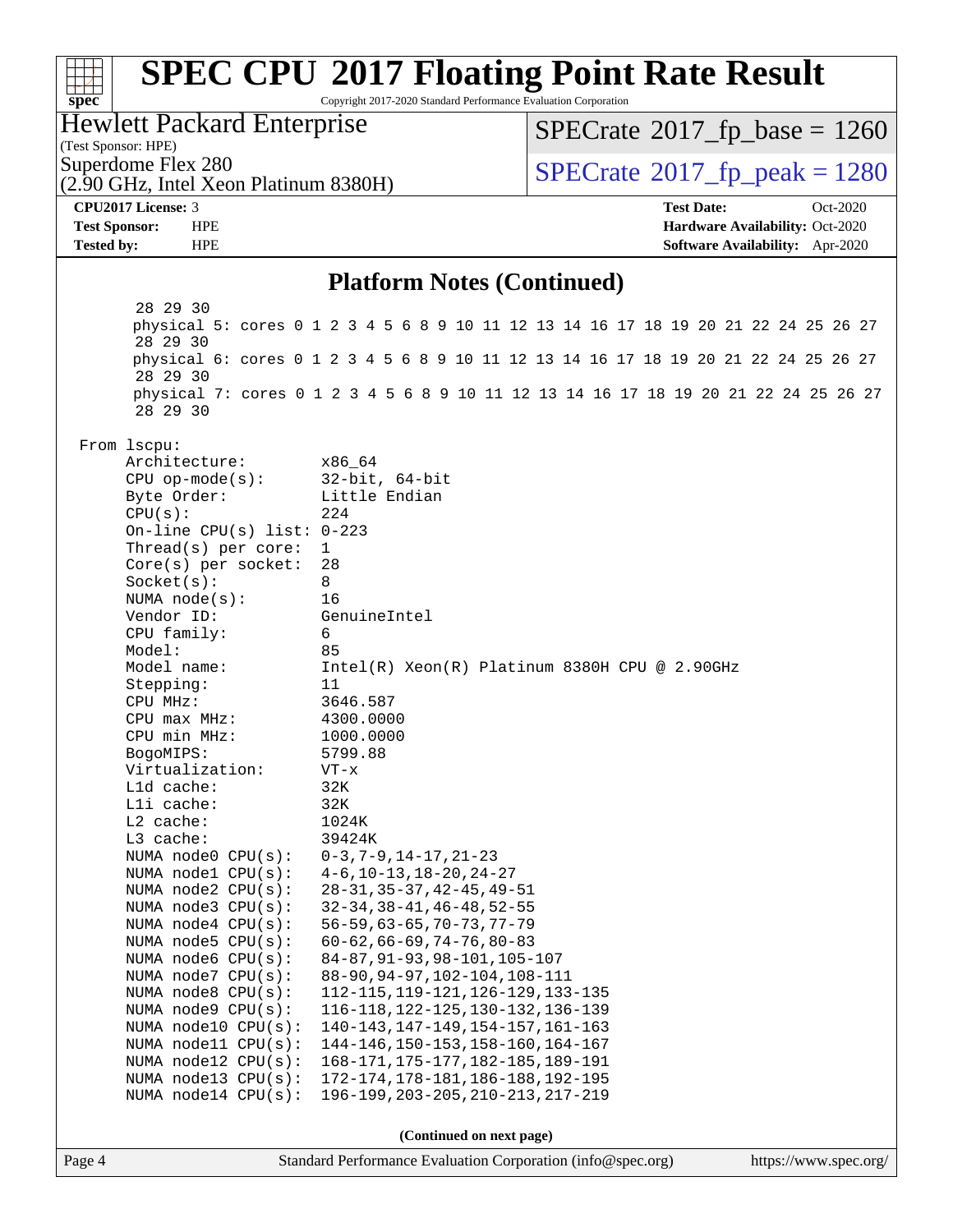#### **[spec](http://www.spec.org/) [SPEC CPU](http://www.spec.org/auto/cpu2017/Docs/result-fields.html#SPECCPU2017FloatingPointRateResult)[2017 Floating Point Rate Result](http://www.spec.org/auto/cpu2017/Docs/result-fields.html#SPECCPU2017FloatingPointRateResult)** Copyright 2017-2020 Standard Performance Evaluation Corporation (Test Sponsor: HPE) Hewlett Packard Enterprise (2.90 GHz, Intel Xeon Platinum 8380H) Superdome Flex 280<br> $\angle$  [SPECrate](http://www.spec.org/auto/cpu2017/Docs/result-fields.html#SPECrate2017fppeak)®[2017\\_fp\\_peak = 1](http://www.spec.org/auto/cpu2017/Docs/result-fields.html#SPECrate2017fppeak)280  $SPECTate$ <sup>®</sup>[2017\\_fp\\_base =](http://www.spec.org/auto/cpu2017/Docs/result-fields.html#SPECrate2017fpbase) 1260 **[CPU2017 License:](http://www.spec.org/auto/cpu2017/Docs/result-fields.html#CPU2017License)** 3 **[Test Date:](http://www.spec.org/auto/cpu2017/Docs/result-fields.html#TestDate)** Oct-2020 **[Test Sponsor:](http://www.spec.org/auto/cpu2017/Docs/result-fields.html#TestSponsor)** HPE **[Hardware Availability:](http://www.spec.org/auto/cpu2017/Docs/result-fields.html#HardwareAvailability)** Oct-2020 **[Tested by:](http://www.spec.org/auto/cpu2017/Docs/result-fields.html#Testedby)** HPE **[Software Availability:](http://www.spec.org/auto/cpu2017/Docs/result-fields.html#SoftwareAvailability)** Apr-2020 **[Platform Notes \(Continued\)](http://www.spec.org/auto/cpu2017/Docs/result-fields.html#PlatformNotes)** NUMA node15 CPU(s): 200-202,206-209,214-216,220-223 Flags: fpu vme de pse tsc msr pae mce cx8 apic sep mtrr pge mca cmov pat pse36 clflush dts acpi mmx fxsr sse sse2 ss ht tm pbe syscall nx pdpe1gb rdtscp lm constant\_tsc art arch\_perfmon pebs bts rep\_good nopl xtopology nonstop\_tsc cpuid aperfmperf pni pclmulqdq dtes64 monitor ds\_cpl vmx smx est tm2 ssse3 sdbg fma cx16 xtpr pdcm pcid dca sse4\_1 sse4\_2 x2apic movbe popcnt tsc\_deadline\_timer aes xsave avx f16c rdrand lahf\_lm abm 3dnowprefetch cpuid\_fault epb cat\_l3 cdp\_l3 invpcid\_single intel\_ppin ssbd mba ibrs ibpb stibp ibrs\_enhanced tpr\_shadow vnmi flexpriority ept vpid fsgsbase tsc\_adjust bmi1 hle avx2 smep bmi2 erms invpcid rtm cqm mpx rdt\_a avx512f avx512dq rdseed adx smap clflushopt clwb intel\_pt avx512cd avx512bw avx512vl xsaveopt xsavec xgetbv1 xsaves cqm\_llc cqm\_occup\_llc cqm\_mbm\_total cqm\_mbm\_local avx512\_bf16 dtherm ida arat pln pts pku ospke avx512\_vnni md\_clear flush\_l1d arch\_capabilities /proc/cpuinfo cache data cache size : 39424 KB From numactl --hardware WARNING: a numactl 'node' might or might not correspond to a physical chip. available: 16 nodes (0-15) node 0 cpus: 0 1 2 3 7 8 9 14 15 16 17 21 22 23 node 0 size: 385509 MB node 0 free: 385321 MB node 1 cpus: 4 5 6 10 11 12 13 18 19 20 24 25 26 27 node 1 size: 387068 MB node 1 free: 386894 MB node 2 cpus: 28 29 30 31 35 36 37 42 43 44 45 49 50 51 node 2 size: 387068 MB node 2 free: 386921 MB node 3 cpus: 32 33 34 38 39 40 41 46 47 48 52 53 54 55 node 3 size: 387068 MB node 3 free: 386939 MB node 4 cpus: 56 57 58 59 63 64 65 70 71 72 73 77 78 79 node 4 size: 387068 MB node 4 free: 386935 MB node 5 cpus: 60 61 62 66 67 68 69 74 75 76 80 81 82 83 node 5 size: 387068 MB node 5 free: 386978 MB node 6 cpus: 84 85 86 87 91 92 93 98 99 100 101 105 106 107 node 6 size: 387068 MB node 6 free: 386983 MB node 7 cpus: 88 89 90 94 95 96 97 102 103 104 108 109 110 111 node 7 size: 387068 MB node 7 free: 386976 MB node 8 cpus: 112 113 114 115 119 120 121 126 127 128 129 133 134 135 node 8 size: 387068 MB node 8 free: 386982 MB **(Continued on next page)**

Page 5 Standard Performance Evaluation Corporation [\(info@spec.org\)](mailto:info@spec.org) <https://www.spec.org/>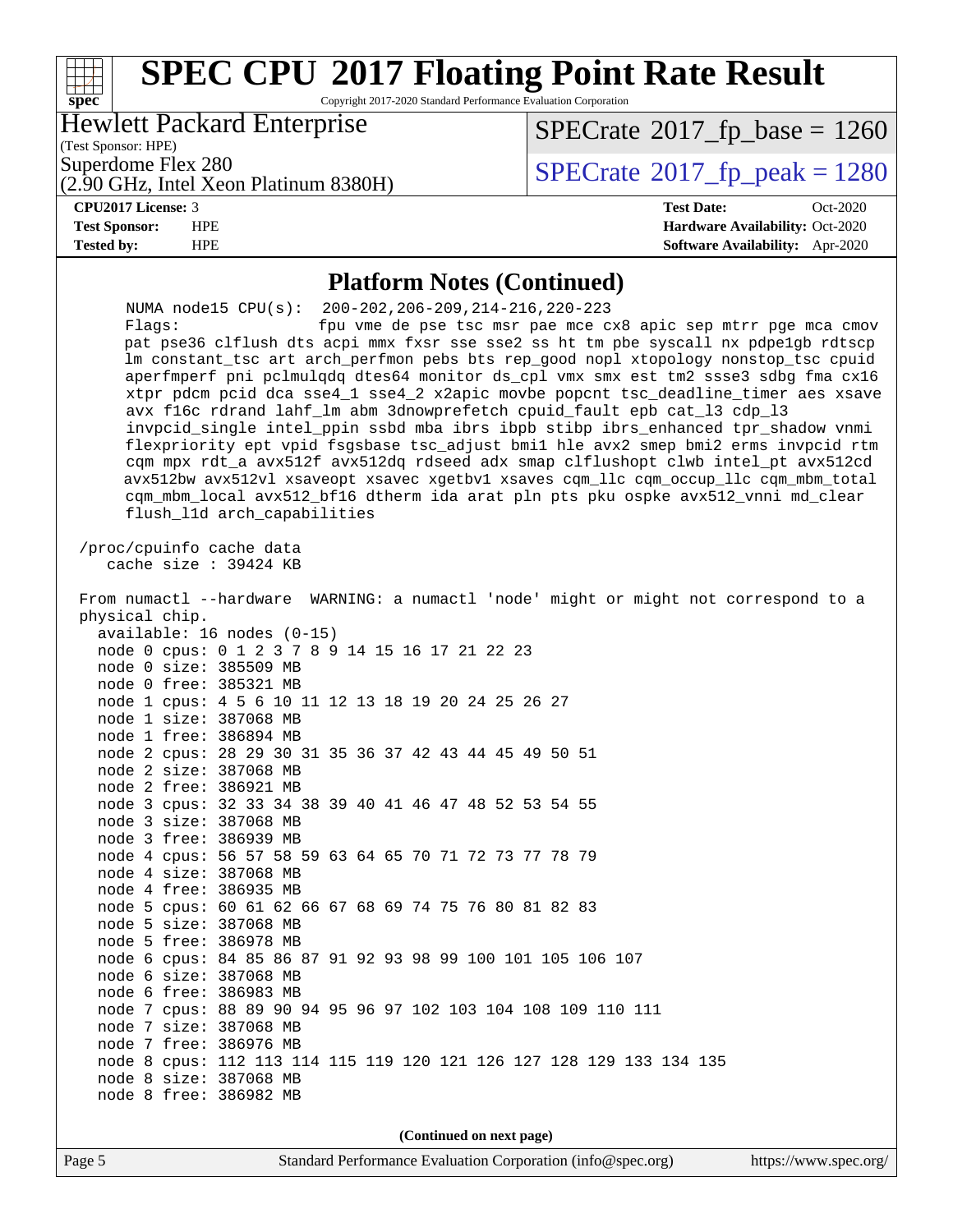

Copyright 2017-2020 Standard Performance Evaluation Corporation

Hewlett Packard Enterprise

(Test Sponsor: HPE)

 $SPECrate@2017_fp\_base = 1260$  $SPECrate@2017_fp\_base = 1260$ 

(2.90 GHz, Intel Xeon Platinum 8380H)

Superdome Flex 280<br>  $(2.90 \text{ GHz})$  Intel Xeon Platinum 8380H) [SPECrate](http://www.spec.org/auto/cpu2017/Docs/result-fields.html#SPECrate2017fppeak)®[2017\\_fp\\_peak = 1](http://www.spec.org/auto/cpu2017/Docs/result-fields.html#SPECrate2017fppeak)280

**[CPU2017 License:](http://www.spec.org/auto/cpu2017/Docs/result-fields.html#CPU2017License)** 3 **[Test Date:](http://www.spec.org/auto/cpu2017/Docs/result-fields.html#TestDate)** Oct-2020 **[Test Sponsor:](http://www.spec.org/auto/cpu2017/Docs/result-fields.html#TestSponsor)** HPE **[Hardware Availability:](http://www.spec.org/auto/cpu2017/Docs/result-fields.html#HardwareAvailability)** Oct-2020 **[Tested by:](http://www.spec.org/auto/cpu2017/Docs/result-fields.html#Testedby)** HPE **[Software Availability:](http://www.spec.org/auto/cpu2017/Docs/result-fields.html#SoftwareAvailability)** Apr-2020

#### **[Platform Notes \(Continued\)](http://www.spec.org/auto/cpu2017/Docs/result-fields.html#PlatformNotes)**

|                         |    | node 9 cpus: 116 117 118 122 123 124 125 130 131 132 136 137 138 139  |    |    |               |    |    |    |                          |    |    |    |    |    |    |    |
|-------------------------|----|-----------------------------------------------------------------------|----|----|---------------|----|----|----|--------------------------|----|----|----|----|----|----|----|
|                         |    | node 9 size: 387068 MB                                                |    |    |               |    |    |    |                          |    |    |    |    |    |    |    |
|                         |    | node 9 free: 386974 MB                                                |    |    |               |    |    |    |                          |    |    |    |    |    |    |    |
|                         |    | node 10 cpus: 140 141 142 143 147 148 149 154 155 156 157 161 162 163 |    |    |               |    |    |    |                          |    |    |    |    |    |    |    |
|                         |    | node 10 size: 387068 MB                                               |    |    |               |    |    |    |                          |    |    |    |    |    |    |    |
|                         |    | node 10 free: 386976 MB                                               |    |    |               |    |    |    |                          |    |    |    |    |    |    |    |
|                         |    | node 11 cpus: 144 145 146 150 151 152 153 158 159 160 164 165 166 167 |    |    |               |    |    |    |                          |    |    |    |    |    |    |    |
|                         |    | node 11 size: 387068 MB                                               |    |    |               |    |    |    |                          |    |    |    |    |    |    |    |
|                         |    | node 11 free: 386976 MB                                               |    |    |               |    |    |    |                          |    |    |    |    |    |    |    |
|                         |    | node 12 cpus: 168 169 170 171 175 176 177 182 183 184 185 189 190 191 |    |    |               |    |    |    |                          |    |    |    |    |    |    |    |
|                         |    | node 12 size: 387068 MB                                               |    |    |               |    |    |    |                          |    |    |    |    |    |    |    |
|                         |    | node 12 free: 386981 MB                                               |    |    |               |    |    |    |                          |    |    |    |    |    |    |    |
|                         |    | node 13 cpus: 172 173 174 178 179 180 181 186 187 188 192 193 194 195 |    |    |               |    |    |    |                          |    |    |    |    |    |    |    |
|                         |    | node 13 size: 387040 MB                                               |    |    |               |    |    |    |                          |    |    |    |    |    |    |    |
|                         |    | node 13 free: 386949 MB                                               |    |    |               |    |    |    |                          |    |    |    |    |    |    |    |
|                         |    | node 14 cpus: 196 197 198 199 203 204 205 210 211 212 213 217 218 219 |    |    |               |    |    |    |                          |    |    |    |    |    |    |    |
|                         |    | node 14 size: 387068 MB                                               |    |    |               |    |    |    |                          |    |    |    |    |    |    |    |
|                         |    | node 14 free: 386807 MB                                               |    |    |               |    |    |    |                          |    |    |    |    |    |    |    |
|                         |    | node 15 cpus: 200 201 202 206 207 208 209 214 215 216 220 221 222 223 |    |    |               |    |    |    |                          |    |    |    |    |    |    |    |
|                         |    | node 15 size: 386036 MB                                               |    |    |               |    |    |    |                          |    |    |    |    |    |    |    |
|                         |    | node 15 free: 385166 MB                                               |    |    |               |    |    |    |                          |    |    |    |    |    |    |    |
|                         |    | node distances:                                                       |    |    |               |    |    |    |                          |    |    |    |    |    |    |    |
| node                    | 0  | $\mathbf{1}$                                                          | 2  | 3  | 4             | 5  | 6  | 7  | 8                        | 9  | 10 | 11 | 12 | 13 | 14 | 15 |
| 0:                      | 10 | 13                                                                    | 16 | 16 | 16            | 16 | 24 | 24 | 16                       | 16 | 16 | 16 | 16 | 16 | 16 | 16 |
| 1:                      | 13 | 10                                                                    | 16 | 16 | 16            | 16 | 24 | 24 | 16                       | 16 | 16 | 16 | 16 | 16 | 16 | 16 |
| 2:                      | 16 | 16                                                                    | 10 | 13 |               | 24 | 16 | 16 | 16                       | 16 | 16 | 16 | 16 | 16 | 16 |    |
|                         |    |                                                                       |    |    | 24            |    |    |    |                          |    |    |    |    |    |    | 16 |
| 3:                      | 16 | 16                                                                    | 13 | 10 | 24            | 24 | 16 | 16 | 16                       | 16 | 16 | 16 | 16 | 16 | 16 | 16 |
| 4:                      | 16 | 16                                                                    | 24 | 24 | 10            | 13 | 16 | 16 | 16                       | 16 | 16 | 16 | 16 | 16 | 16 | 16 |
| 5:                      | 16 | 16                                                                    | 24 | 24 | 13            | 10 | 16 | 16 | 16                       | 16 | 16 | 16 | 16 | 16 | 16 | 16 |
| 6:                      | 24 | 24                                                                    | 16 | 16 | 16            | 16 | 10 | 13 | 16                       | 16 | 16 | 16 | 16 | 16 | 16 | 16 |
| 7:                      | 24 | 24                                                                    | 16 | 16 | 16            | 16 | 13 | 10 | 16                       | 16 | 16 | 16 | 16 | 16 | 16 | 16 |
| 8:                      | 16 | 16                                                                    | 16 | 16 | 16            | 16 | 16 | 16 | 10                       | 13 | 16 | 16 | 16 | 16 | 24 | 24 |
| 9:                      | 16 | 16                                                                    | 16 | 16 | 16            | 16 | 16 | 16 | 13                       | 10 | 16 | 16 | 16 | 16 | 24 | 24 |
| 10:                     | 16 | 16                                                                    | 16 | 16 | 16            | 16 | 16 | 16 | 16                       | 16 | 10 | 13 | 24 | 24 | 16 | 16 |
| 11:                     | 16 | 16                                                                    | 16 | 16 | 16            | 16 | 16 | 16 | 16                       | 16 | 13 | 10 | 24 | 24 | 16 | 16 |
| 12:                     | 16 | 16                                                                    | 16 | 16 | 16            | 16 | 16 | 16 | 16                       | 16 | 24 | 24 | 10 | 13 | 16 | 16 |
| 13:                     | 16 | 16                                                                    | 16 | 16 | 16            | 16 | 16 | 16 | 16                       | 16 | 24 | 24 | 13 | 10 | 16 | 16 |
| 14:                     | 16 | 16                                                                    | 16 | 16 | 16            | 16 | 16 | 16 | 24                       | 24 | 16 | 16 | 16 | 16 | 10 | 13 |
| 15:                     | 16 | 16                                                                    | 16 | 16 | 16            | 16 | 16 | 16 | 24                       | 24 | 16 | 16 | 16 | 16 | 13 | 10 |
|                         |    |                                                                       |    |    |               |    |    |    |                          |    |    |    |    |    |    |    |
| From /proc/meminfo      |    |                                                                       |    |    |               |    |    |    |                          |    |    |    |    |    |    |    |
| MemTotal:               |    |                                                                       |    |    | 6339047124 kB |    |    |    |                          |    |    |    |    |    |    |    |
|                         |    | HugePages_Total:                                                      |    |    | $\Omega$      |    |    |    |                          |    |    |    |    |    |    |    |
|                         |    | Hugepagesize:                                                         |    |    | 2048 kB       |    |    |    |                          |    |    |    |    |    |    |    |
|                         |    |                                                                       |    |    |               |    |    |    |                          |    |    |    |    |    |    |    |
| /usr/bin/lsb_release -d |    |                                                                       |    |    |               |    |    |    |                          |    |    |    |    |    |    |    |
|                         |    | Red Hat Enterprise Linux release 8.2 (Ootpa)                          |    |    |               |    |    |    |                          |    |    |    |    |    |    |    |
|                         |    |                                                                       |    |    |               |    |    |    |                          |    |    |    |    |    |    |    |
|                         |    |                                                                       |    |    |               |    |    |    | (Continued on next page) |    |    |    |    |    |    |    |
|                         |    |                                                                       |    |    |               |    |    |    |                          |    |    |    |    |    |    |    |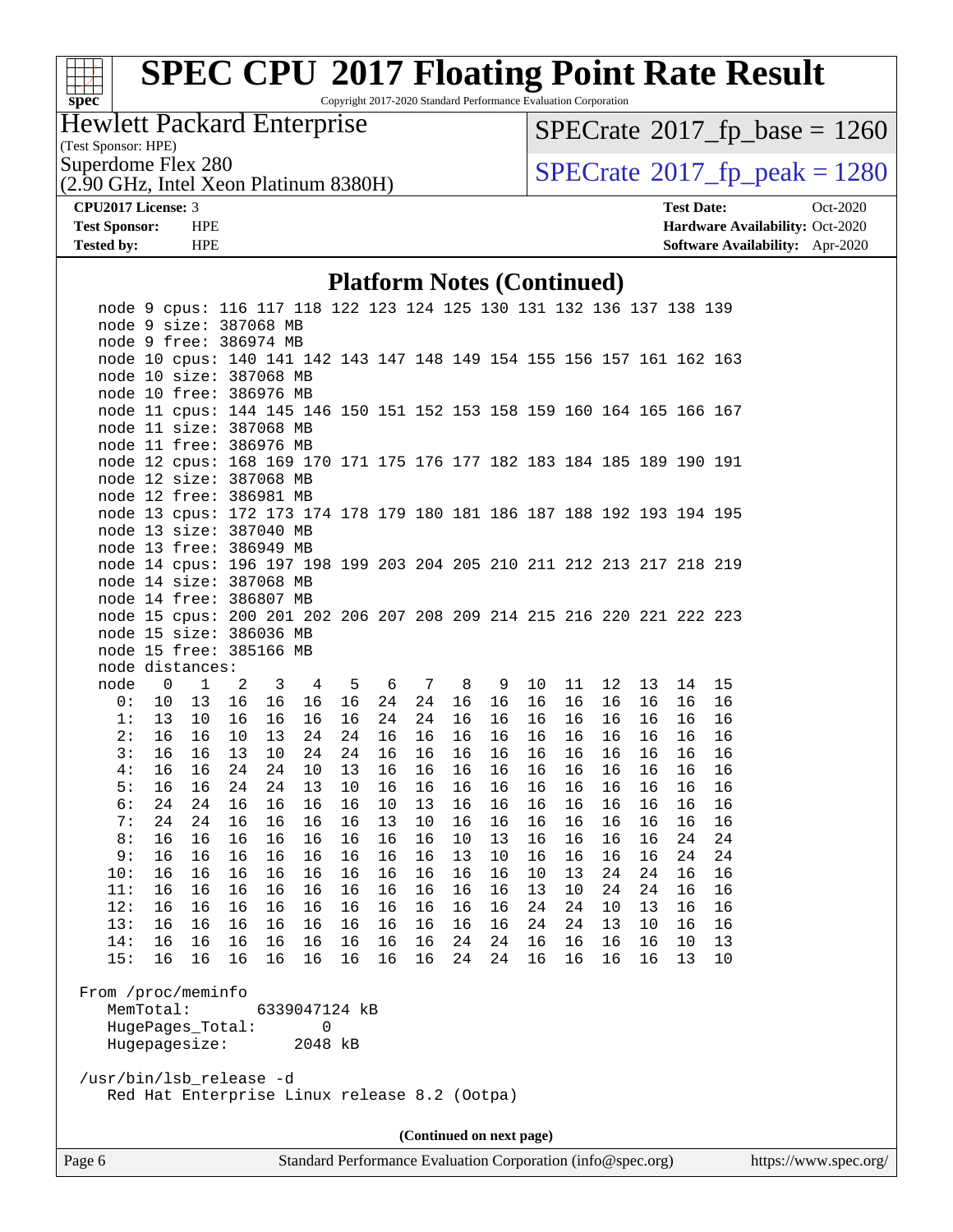#### **[SPEC CPU](http://www.spec.org/auto/cpu2017/Docs/result-fields.html#SPECCPU2017FloatingPointRateResult)[2017 Floating Point Rate Result](http://www.spec.org/auto/cpu2017/Docs/result-fields.html#SPECCPU2017FloatingPointRateResult)**  $+\ +$ **[spec](http://www.spec.org/)** Copyright 2017-2020 Standard Performance Evaluation Corporation Hewlett Packard Enterprise [SPECrate](http://www.spec.org/auto/cpu2017/Docs/result-fields.html#SPECrate2017fpbase)<sup>®</sup>2017 fp base = 1260 (Test Sponsor: HPE) Superdome Flex 280<br>  $\overline{SPECrate}$  $\overline{SPECrate}$  $\overline{SPECrate}$ <sup>®</sup>[2017\\_fp\\_peak = 1](http://www.spec.org/auto/cpu2017/Docs/result-fields.html#SPECrate2017fppeak)280 (2.90 GHz, Intel Xeon Platinum 8380H) **[CPU2017 License:](http://www.spec.org/auto/cpu2017/Docs/result-fields.html#CPU2017License)** 3 **[Test Date:](http://www.spec.org/auto/cpu2017/Docs/result-fields.html#TestDate)** Oct-2020 **[Test Sponsor:](http://www.spec.org/auto/cpu2017/Docs/result-fields.html#TestSponsor)** HPE **[Hardware Availability:](http://www.spec.org/auto/cpu2017/Docs/result-fields.html#HardwareAvailability)** Oct-2020 **[Tested by:](http://www.spec.org/auto/cpu2017/Docs/result-fields.html#Testedby)** HPE **[Software Availability:](http://www.spec.org/auto/cpu2017/Docs/result-fields.html#SoftwareAvailability)** Apr-2020 **[Platform Notes \(Continued\)](http://www.spec.org/auto/cpu2017/Docs/result-fields.html#PlatformNotes)** From /etc/\*release\* /etc/\*version\* hpe-foundation-release: HPE Foundation Software 2.4, Build 734.0820.200723T0100.a.rhel82hpe-200723T0100 os-release: NAME="Red Hat Enterprise Linux" VERSION="8.2 (Ootpa)" ID="rhel" ID\_LIKE="fedora" VERSION\_ID="8.2" PLATFORM\_ID="platform:el8" PRETTY\_NAME="Red Hat Enterprise Linux 8.2 (Ootpa)" ANSI\_COLOR="0;31" redhat-release: Red Hat Enterprise Linux release 8.2 (Ootpa) system-release: Red Hat Enterprise Linux release 8.2 (Ootpa) system-release-cpe: cpe:/o:redhat:enterprise\_linux:8.2:ga uname -a: Linux ch-622.fchst.rdlabs.hpecorp.net 4.18.0-193.el8.x86\_64 #1 SMP Fri Mar 27 14:35:58 UTC 2020 x86\_64 x86\_64 x86\_64 GNU/Linux Kernel self-reported vulnerability status: itlb multihit: Not affected CVE-2018-3620 (L1 Terminal Fault): Not affected Microarchitectural Data Sampling: Not affected CVE-2017-5754 (Meltdown): Not affected CVE-2018-3639 (Speculative Store Bypass): Mitigation: Speculative Store Bypass disabled via prctl and seccomp CVE-2017-5753 (Spectre variant 1): Mitigation: usercopy/swapgs barriers and \_\_user pointer sanitization CVE-2017-5715 (Spectre variant 2): Mitigation: Enhanced IBRS, IBPB: conditional, RSB filling tsx\_async\_abort: Not affected

run-level 3 Oct 8 18:33

 SPEC is set to: /home/cpu2017 Filesystem Type Size Used Avail Use% Mounted on /dev/mapper/rhel-home xfs 392G 32G 360G 9% /home

 From /sys/devices/virtual/dmi/id BIOS: HPE Bundle:1.0.140 SFW:008.000.188.000.2010060501 10/06/2020 Vendor: HPE Product: Superdome Flex 280 Product Family: 1590PID02020001 Serial: 5UF0090539

**(Continued on next page)**

| Page 7<br>Standard Performance Evaluation Corporation (info@spec.org) | https://www.spec.org/ |
|-----------------------------------------------------------------------|-----------------------|
|-----------------------------------------------------------------------|-----------------------|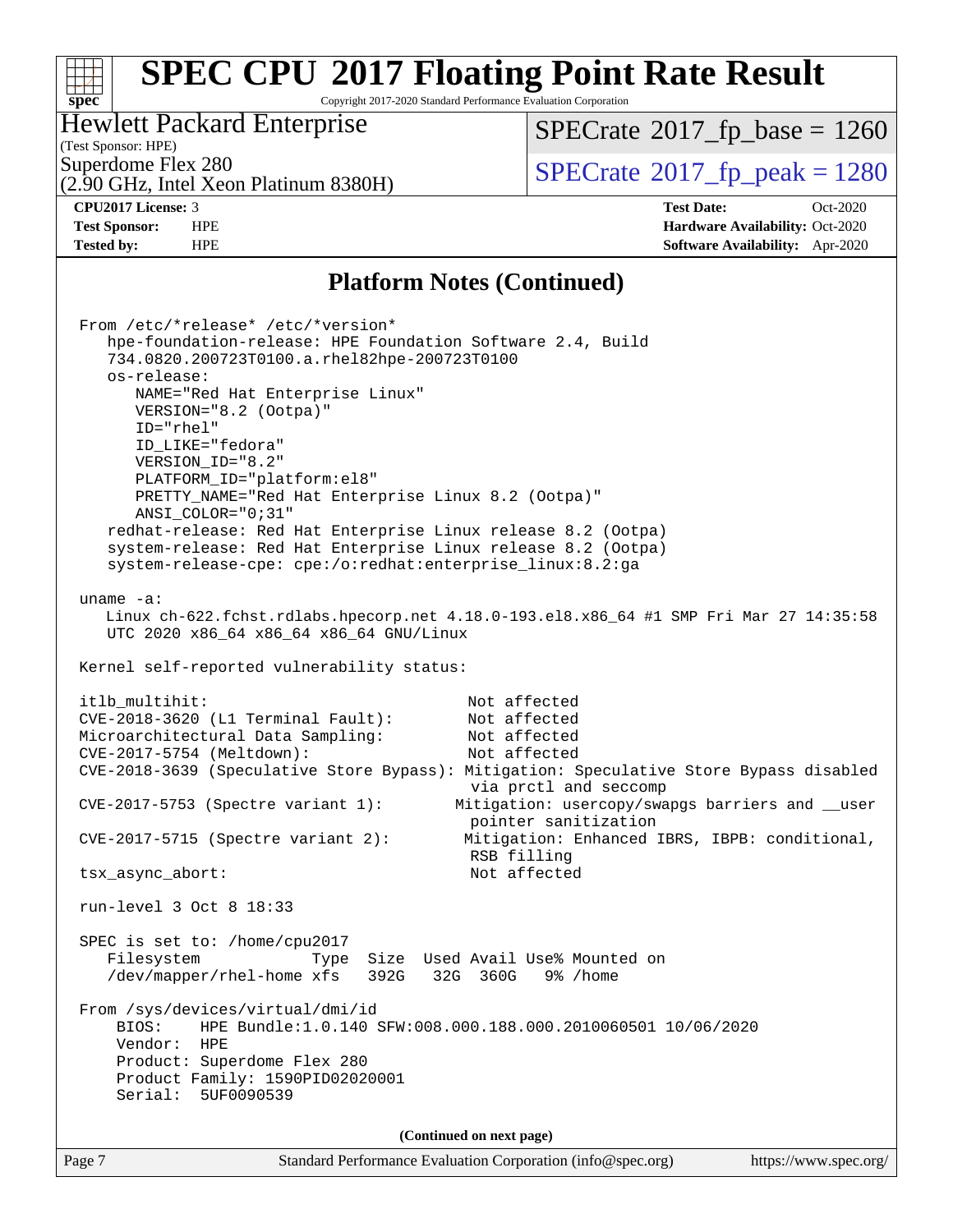| <b>SPEC CPU®2017 Floating Point Rate Result</b><br>Copyright 2017-2020 Standard Performance Evaluation Corporation<br>$spec^*$                                                                                                                                                                                                                                                                                                    |                                                                                                     |  |  |  |  |  |
|-----------------------------------------------------------------------------------------------------------------------------------------------------------------------------------------------------------------------------------------------------------------------------------------------------------------------------------------------------------------------------------------------------------------------------------|-----------------------------------------------------------------------------------------------------|--|--|--|--|--|
| <b>Hewlett Packard Enterprise</b><br>(Test Sponsor: HPE)                                                                                                                                                                                                                                                                                                                                                                          | $SPECrate^{\circ}2017_fp\_base = 1260$                                                              |  |  |  |  |  |
| Superdome Flex 280<br>(2.90 GHz, Intel Xeon Platinum 8380H)                                                                                                                                                                                                                                                                                                                                                                       | $SPECTate^{\circ}2017$ _fp_peak = 1280                                                              |  |  |  |  |  |
| <b>CPU2017 License: 3</b><br><b>Test Sponsor:</b><br><b>HPE</b><br><b>Tested by:</b><br><b>HPE</b>                                                                                                                                                                                                                                                                                                                                | <b>Test Date:</b><br>Oct-2020<br>Hardware Availability: Oct-2020<br>Software Availability: Apr-2020 |  |  |  |  |  |
| <b>Platform Notes (Continued)</b>                                                                                                                                                                                                                                                                                                                                                                                                 |                                                                                                     |  |  |  |  |  |
| Additional information from dmidecode follows. WARNING: Use caution when you interpret<br>this section. The 'dmidecode' program reads system data which is "intended to allow<br>hardware to be accurately determined", but the intent may not be met, as there are<br>frequent changes to hardware, firmware, and the "DMTF SMBIOS" standard.<br>Memory:<br>48x Hynix HMABAGL7ABR4N-XN 128 GB 4 rank 3200<br>48x NO DIMM NO DIMM |                                                                                                     |  |  |  |  |  |
| (End of data from sysinfo program)                                                                                                                                                                                                                                                                                                                                                                                                |                                                                                                     |  |  |  |  |  |
| <b>Compiler Version Notes</b>                                                                                                                                                                                                                                                                                                                                                                                                     |                                                                                                     |  |  |  |  |  |
| 519.1bm_r(base, peak) 538.imagick_r(base, peak)<br>C<br>544.nab_r(base, peak)                                                                                                                                                                                                                                                                                                                                                     |                                                                                                     |  |  |  |  |  |
| Intel(R) C Compiler for applications running on Intel(R) 64, Version 2021.1<br>NextGen Build 20200304<br>Copyright (C) 1985-2020 Intel Corporation. All rights reserved.                                                                                                                                                                                                                                                          |                                                                                                     |  |  |  |  |  |
| 508.namd_r(base, peak) 510.parest_r(base, peak)<br>$C++$                                                                                                                                                                                                                                                                                                                                                                          |                                                                                                     |  |  |  |  |  |
| Intel(R) C++ Compiler for applications running on Intel(R) 64, Version 2021.1<br>NextGen Build 20200304<br>Copyright (C) 1985-2020 Intel Corporation. All rights reserved.                                                                                                                                                                                                                                                        |                                                                                                     |  |  |  |  |  |
| $C++$ , C $\qquad \qquad$ 511.povray_r(base) 526.blender_r(base, peak)                                                                                                                                                                                                                                                                                                                                                            |                                                                                                     |  |  |  |  |  |
| Intel(R) $C++$ Compiler for applications running on Intel(R) 64, Version 2021.1<br>NextGen Build 20200304<br>Copyright (C) 1985-2020 Intel Corporation. All rights reserved.<br>Intel(R) C Compiler for applications running on Intel(R) 64, Version 2021.1<br>NextGen Build 20200304                                                                                                                                             |                                                                                                     |  |  |  |  |  |

Page 8 Standard Performance Evaluation Corporation [\(info@spec.org\)](mailto:info@spec.org) <https://www.spec.org/> **(Continued on next page)**

==============================================================================

------------------------------------------------------------------------------ Intel(R) C++ Intel(R) 64 Compiler for applications running on Intel(R) 64,

------------------------------------------------------------------------------

Copyright (C) 1985-2020 Intel Corporation. All rights reserved.

 $C++$ ,  $C$  | 511.povray\_r(peak)

Version 19.1.1.217 Build 20200306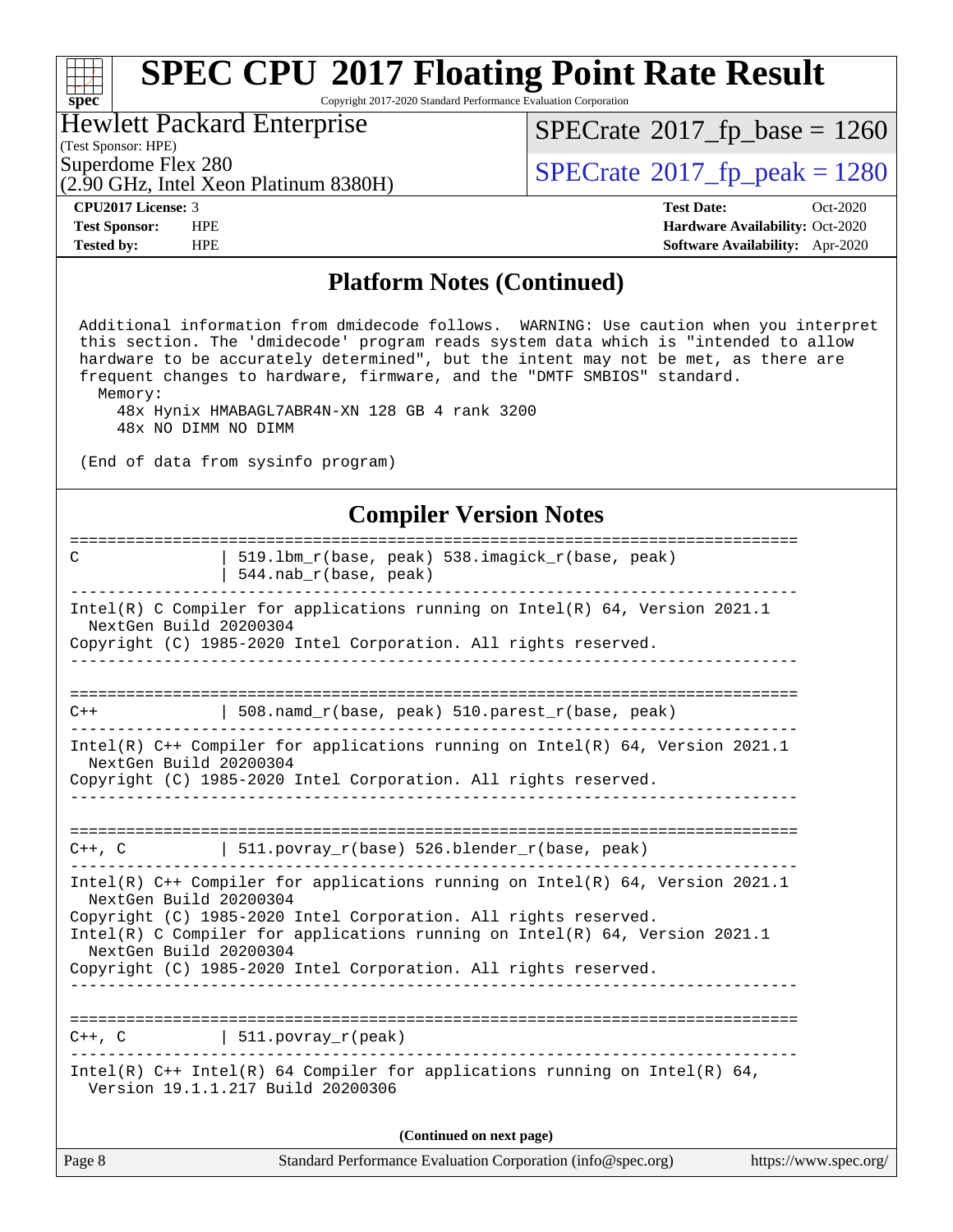

Copyright 2017-2020 Standard Performance Evaluation Corporation

Hewlett Packard Enterprise

(2.90 GHz, Intel Xeon Platinum 8380H)

 $SPECrate@2017_fp\_base = 1260$  $SPECrate@2017_fp\_base = 1260$ 

(Test Sponsor: HPE)

 $SPECTate@2017_fp\_peak = 1280$ 

**[CPU2017 License:](http://www.spec.org/auto/cpu2017/Docs/result-fields.html#CPU2017License)** 3 **[Test Date:](http://www.spec.org/auto/cpu2017/Docs/result-fields.html#TestDate)** Oct-2020 **[Test Sponsor:](http://www.spec.org/auto/cpu2017/Docs/result-fields.html#TestSponsor)** HPE **[Hardware Availability:](http://www.spec.org/auto/cpu2017/Docs/result-fields.html#HardwareAvailability)** Oct-2020 **[Tested by:](http://www.spec.org/auto/cpu2017/Docs/result-fields.html#Testedby)** HPE **[Software Availability:](http://www.spec.org/auto/cpu2017/Docs/result-fields.html#SoftwareAvailability)** Apr-2020

### **[Compiler Version Notes \(Continued\)](http://www.spec.org/auto/cpu2017/Docs/result-fields.html#CompilerVersionNotes)**

| Page 9                 | Standard Performance Evaluation Corporation (info@spec.org)                                                                                                                                                                                                                                                                                                              | https://www.spec.org/ |
|------------------------|--------------------------------------------------------------------------------------------------------------------------------------------------------------------------------------------------------------------------------------------------------------------------------------------------------------------------------------------------------------------------|-----------------------|
|                        | (Continued on next page)                                                                                                                                                                                                                                                                                                                                                 |                       |
|                        | $Intel(R)$ Fortran Intel(R) 64 Compiler for applications running on Intel(R)                                                                                                                                                                                                                                                                                             |                       |
| Fortran                | 503.bwaves_r(base, peak) 549.fotonik3d_r(base, peak)<br>554.roms_r(base, peak)                                                                                                                                                                                                                                                                                           |                       |
| ===============        |                                                                                                                                                                                                                                                                                                                                                                          |                       |
| NextGen Build 20200304 | Intel(R) C Compiler for applications running on $Intel(R) 64$ , Version 2021.1<br>Copyright (C) 1985-2020 Intel Corporation. All rights reserved.<br>$Intel(R)$ Fortran Intel(R) 64 Compiler for applications running on Intel(R)<br>64, Version 19.1.1.217 Build 20200306<br>Copyright (C) 1985-2020 Intel Corporation. All rights reserved.                            |                       |
| NextGen Build 20200304 | Intel(R) $C++$ Compiler for applications running on Intel(R) 64, Version 2021.1<br>Copyright (C) 1985-2020 Intel Corporation. All rights reserved.                                                                                                                                                                                                                       |                       |
|                        | C++, C, Fortran   507.cactuBSSN_r(base, peak)                                                                                                                                                                                                                                                                                                                            |                       |
|                        | Intel(R) $C++$ Intel(R) 64 Compiler for applications running on Intel(R) 64,<br>Version 19.1.1.217 Build 20200306<br>Copyright (C) 1985-2020 Intel Corporation. All rights reserved.<br>Intel(R) C Intel(R) 64 Compiler for applications running on Intel(R) 64,<br>Version 19.1.1.217 Build 20200306<br>Copyright (C) 1985-2020 Intel Corporation. All rights reserved. |                       |
|                        | $C++$ , C $\qquad \qquad \vert$ 511.povray_r(peak)                                                                                                                                                                                                                                                                                                                       |                       |
| NextGen Build 20200304 | Intel(R) C Compiler for applications running on $Intel(R) 64$ , Version 2021.1<br>Copyright (C) 1985-2020 Intel Corporation. All rights reserved.                                                                                                                                                                                                                        |                       |
| NextGen Build 20200304 | Intel(R) $C++$ Compiler for applications running on Intel(R) 64, Version 2021.1<br>Copyright (C) 1985-2020 Intel Corporation. All rights reserved.                                                                                                                                                                                                                       |                       |
|                        | $C++$ , C $\vert$ 511.povray_r(base) 526.blender_r(base, peak)                                                                                                                                                                                                                                                                                                           |                       |
|                        | Copyright (C) 1985-2020 Intel Corporation. All rights reserved.                                                                                                                                                                                                                                                                                                          |                       |
|                        | Copyright (C) 1985-2020 Intel Corporation. All rights reserved.<br>Intel(R) C Intel(R) 64 Compiler for applications running on Intel(R) 64,<br>Version 19.1.1.217 Build 20200306                                                                                                                                                                                         |                       |
|                        |                                                                                                                                                                                                                                                                                                                                                                          |                       |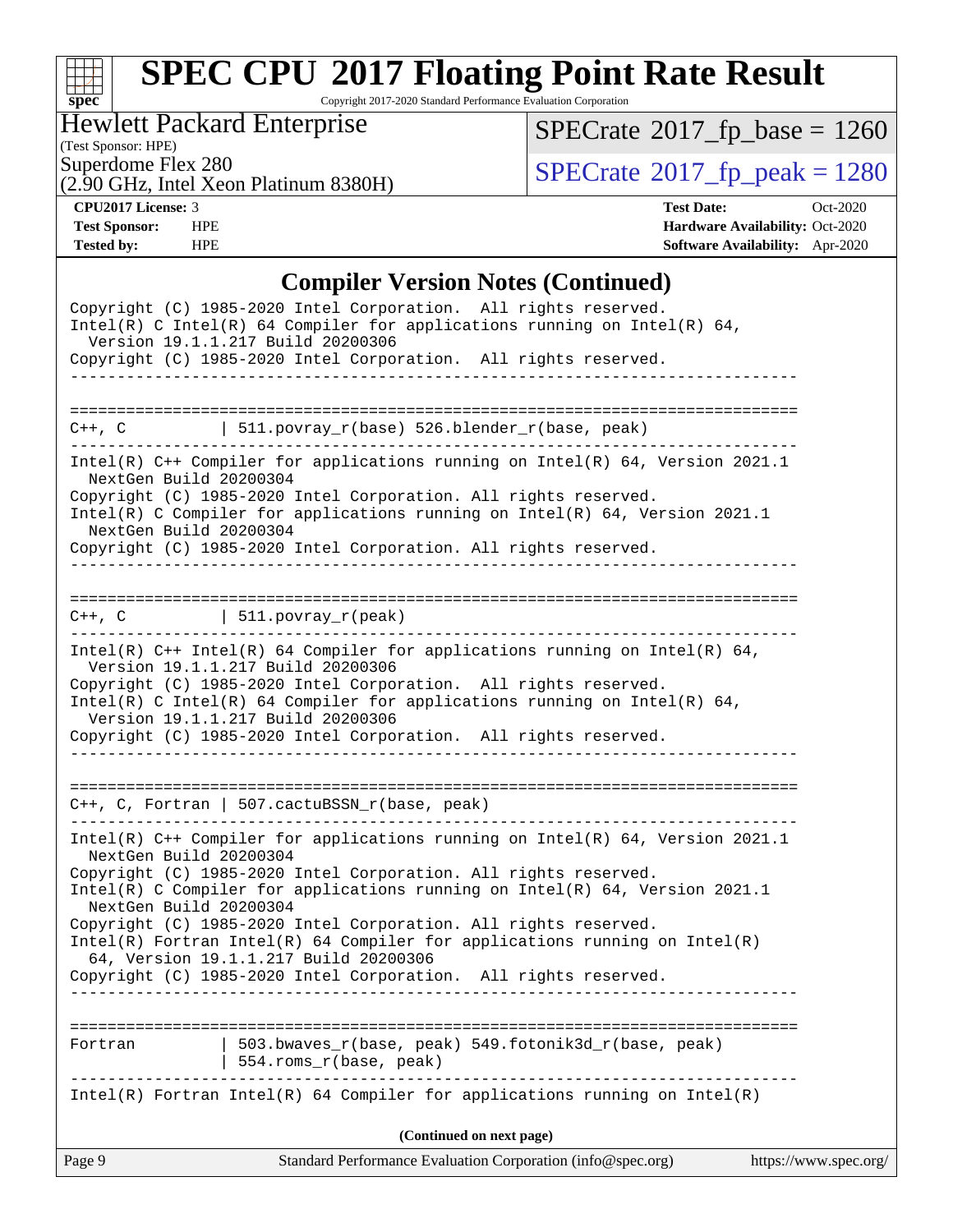

Copyright 2017-2020 Standard Performance Evaluation Corporation

## Hewlett Packard Enterprise

(Test Sponsor: HPE)

 $SPECrate@2017_fp\_base = 1260$  $SPECrate@2017_fp\_base = 1260$ 

(2.90 GHz, Intel Xeon Platinum 8380H)

Superdome Flex 280<br>  $(2.90 \text{ GHz})$  Intel Xeon Platinum 8380H) [SPECrate](http://www.spec.org/auto/cpu2017/Docs/result-fields.html#SPECrate2017fppeak)®[2017\\_fp\\_peak = 1](http://www.spec.org/auto/cpu2017/Docs/result-fields.html#SPECrate2017fppeak)280

**[CPU2017 License:](http://www.spec.org/auto/cpu2017/Docs/result-fields.html#CPU2017License)** 3 **[Test Date:](http://www.spec.org/auto/cpu2017/Docs/result-fields.html#TestDate)** Oct-2020 **[Test Sponsor:](http://www.spec.org/auto/cpu2017/Docs/result-fields.html#TestSponsor)** HPE **[Hardware Availability:](http://www.spec.org/auto/cpu2017/Docs/result-fields.html#HardwareAvailability)** Oct-2020 **[Tested by:](http://www.spec.org/auto/cpu2017/Docs/result-fields.html#Testedby)** HPE **[Software Availability:](http://www.spec.org/auto/cpu2017/Docs/result-fields.html#SoftwareAvailability)** Apr-2020

#### **[Compiler Version Notes \(Continued\)](http://www.spec.org/auto/cpu2017/Docs/result-fields.html#CompilerVersionNotes)**

| 64, Version 19.1.1.217 Build 20200306<br>Copyright (C) 1985-2020 Intel Corporation. All rights reserved.                                                                               |
|----------------------------------------------------------------------------------------------------------------------------------------------------------------------------------------|
|                                                                                                                                                                                        |
| 521.wrf_r(base) 527.cam4_r(base, peak)<br>Fortran, C                                                                                                                                   |
| Intel(R) Fortran Intel(R) 64 Compiler for applications running on Intel(R)<br>64, Version 19.1.1.217 Build 20200306<br>Copyright (C) 1985-2020 Intel Corporation. All rights reserved. |
| Intel(R) C Compiler for applications running on Intel(R) 64, Version 2021.1<br>NextGen Build 20200304                                                                                  |
| Copyright (C) 1985-2020 Intel Corporation. All rights reserved.                                                                                                                        |
|                                                                                                                                                                                        |
| Fortran, $C$   521.wrf_r(peak)                                                                                                                                                         |
| $Intel(R)$ Fortran Intel(R) 64 Compiler for applications running on Intel(R)<br>64, Version 19.1.1.217 Build 20200306                                                                  |
| Copyright (C) 1985-2020 Intel Corporation. All rights reserved.<br>Intel(R) C Intel(R) 64 Compiler for applications running on Intel(R) 64,                                            |
| Version 19.1.1.217 Build 20200306<br>Copyright (C) 1985-2020 Intel Corporation. All rights reserved.                                                                                   |
|                                                                                                                                                                                        |
| Fortran, $C$   521.wrf_r(base) 527.cam4_r(base, peak)                                                                                                                                  |
| $Intel(R)$ Fortran Intel(R) 64 Compiler for applications running on Intel(R)<br>64, Version 19.1.1.217 Build 20200306                                                                  |
| Copyright (C) 1985-2020 Intel Corporation. All rights reserved.                                                                                                                        |
| Intel(R) C Compiler for applications running on Intel(R) 64, Version 2021.1<br>NextGen Build 20200304                                                                                  |
| Copyright (C) 1985-2020 Intel Corporation. All rights reserved.                                                                                                                        |
|                                                                                                                                                                                        |
| Fortran, $C$   521.wrf_r(peak)                                                                                                                                                         |
| Intel(R) Fortran Intel(R) 64 Compiler for applications running on Intel(R)<br>64, Version 19.1.1.217 Build 20200306                                                                    |
| Copyright (C) 1985-2020 Intel Corporation. All rights reserved.<br>Intel(R) C Intel(R) 64 Compiler for applications running on Intel(R) 64,<br>Version 19.1.1.217 Build 20200306       |
| Copyright (C) 1985-2020 Intel Corporation. All rights reserved.<br>------------------                                                                                                  |
|                                                                                                                                                                                        |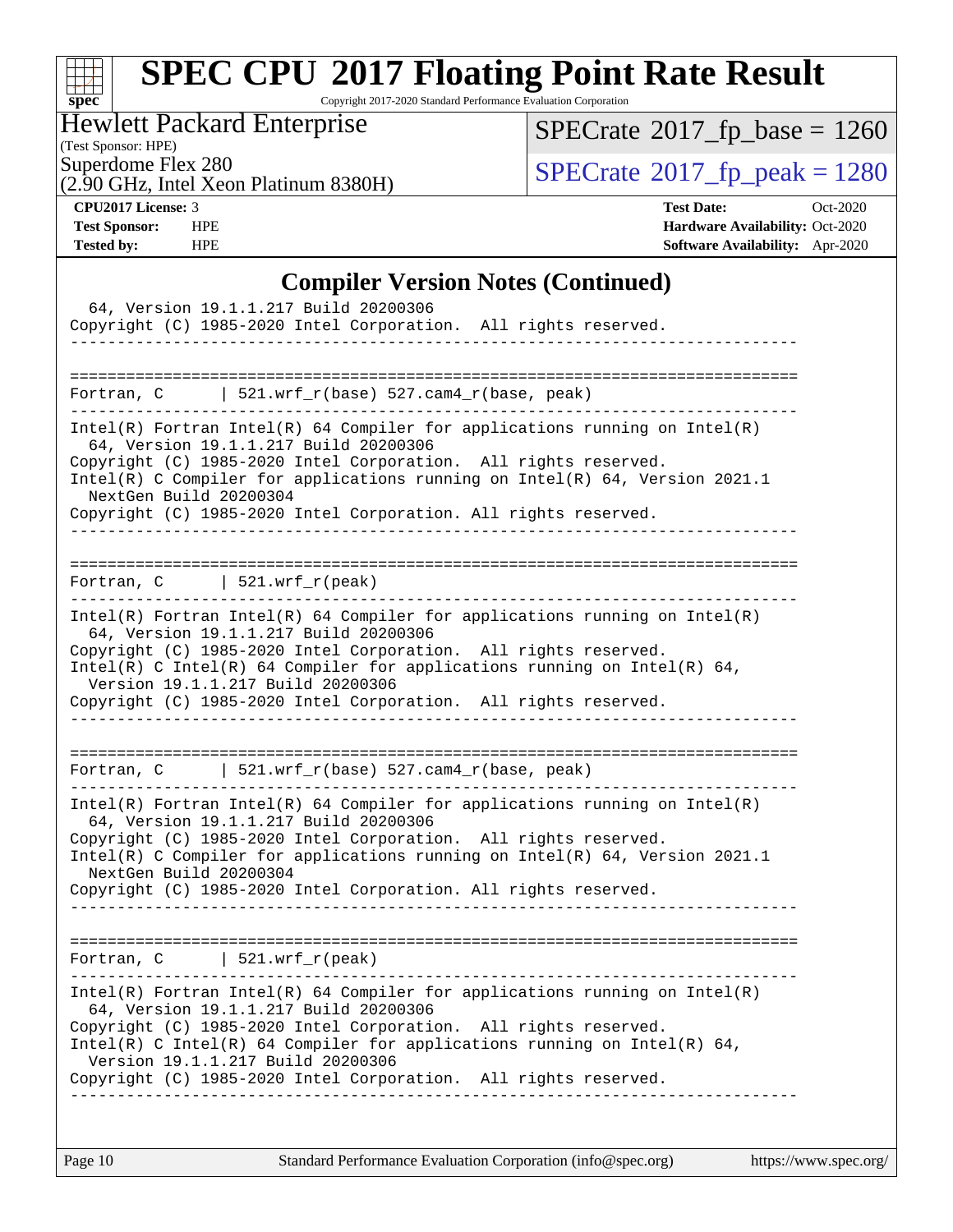

Copyright 2017-2020 Standard Performance Evaluation Corporation

### Hewlett Packard Enterprise

(Test Sponsor: HPE)

 $SPECTate$ <sup>®</sup>[2017\\_fp\\_base =](http://www.spec.org/auto/cpu2017/Docs/result-fields.html#SPECrate2017fpbase) 1260

(2.90 GHz, Intel Xeon Platinum 8380H)

Superdome Flex 280<br>  $\angle$  [SPECrate](http://www.spec.org/auto/cpu2017/Docs/result-fields.html#SPECrate2017fppeak)®[2017\\_fp\\_peak = 1](http://www.spec.org/auto/cpu2017/Docs/result-fields.html#SPECrate2017fppeak)280<br>  $\angle$  SPECrate®2017\_fp\_peak = 1280

**[CPU2017 License:](http://www.spec.org/auto/cpu2017/Docs/result-fields.html#CPU2017License)** 3 **[Test Date:](http://www.spec.org/auto/cpu2017/Docs/result-fields.html#TestDate)** Oct-2020 **[Test Sponsor:](http://www.spec.org/auto/cpu2017/Docs/result-fields.html#TestSponsor)** HPE **[Hardware Availability:](http://www.spec.org/auto/cpu2017/Docs/result-fields.html#HardwareAvailability)** Oct-2020 **[Tested by:](http://www.spec.org/auto/cpu2017/Docs/result-fields.html#Testedby)** HPE **[Software Availability:](http://www.spec.org/auto/cpu2017/Docs/result-fields.html#SoftwareAvailability)** Apr-2020

## **[Base Compiler Invocation](http://www.spec.org/auto/cpu2017/Docs/result-fields.html#BaseCompilerInvocation)**

[C benchmarks](http://www.spec.org/auto/cpu2017/Docs/result-fields.html#Cbenchmarks):

[icc](http://www.spec.org/cpu2017/results/res2020q4/cpu2017-20201012-24157.flags.html#user_CCbase_intel_icc_66fc1ee009f7361af1fbd72ca7dcefbb700085f36577c54f309893dd4ec40d12360134090235512931783d35fd58c0460139e722d5067c5574d8eaf2b3e37e92)

[C++ benchmarks](http://www.spec.org/auto/cpu2017/Docs/result-fields.html#CXXbenchmarks): [icpc](http://www.spec.org/cpu2017/results/res2020q4/cpu2017-20201012-24157.flags.html#user_CXXbase_intel_icpc_c510b6838c7f56d33e37e94d029a35b4a7bccf4766a728ee175e80a419847e808290a9b78be685c44ab727ea267ec2f070ec5dc83b407c0218cded6866a35d07)

[Fortran benchmarks:](http://www.spec.org/auto/cpu2017/Docs/result-fields.html#Fortranbenchmarks) [ifort](http://www.spec.org/cpu2017/results/res2020q4/cpu2017-20201012-24157.flags.html#user_FCbase_intel_ifort_8111460550e3ca792625aed983ce982f94888b8b503583aa7ba2b8303487b4d8a21a13e7191a45c5fd58ff318f48f9492884d4413fa793fd88dd292cad7027ca)

[Benchmarks using both Fortran and C](http://www.spec.org/auto/cpu2017/Docs/result-fields.html#BenchmarksusingbothFortranandC): [ifort](http://www.spec.org/cpu2017/results/res2020q4/cpu2017-20201012-24157.flags.html#user_CC_FCbase_intel_ifort_8111460550e3ca792625aed983ce982f94888b8b503583aa7ba2b8303487b4d8a21a13e7191a45c5fd58ff318f48f9492884d4413fa793fd88dd292cad7027ca) [icc](http://www.spec.org/cpu2017/results/res2020q4/cpu2017-20201012-24157.flags.html#user_CC_FCbase_intel_icc_66fc1ee009f7361af1fbd72ca7dcefbb700085f36577c54f309893dd4ec40d12360134090235512931783d35fd58c0460139e722d5067c5574d8eaf2b3e37e92)

[Benchmarks using both C and C++:](http://www.spec.org/auto/cpu2017/Docs/result-fields.html#BenchmarksusingbothCandCXX) [icpc](http://www.spec.org/cpu2017/results/res2020q4/cpu2017-20201012-24157.flags.html#user_CC_CXXbase_intel_icpc_c510b6838c7f56d33e37e94d029a35b4a7bccf4766a728ee175e80a419847e808290a9b78be685c44ab727ea267ec2f070ec5dc83b407c0218cded6866a35d07) [icc](http://www.spec.org/cpu2017/results/res2020q4/cpu2017-20201012-24157.flags.html#user_CC_CXXbase_intel_icc_66fc1ee009f7361af1fbd72ca7dcefbb700085f36577c54f309893dd4ec40d12360134090235512931783d35fd58c0460139e722d5067c5574d8eaf2b3e37e92)

[Benchmarks using Fortran, C, and C++](http://www.spec.org/auto/cpu2017/Docs/result-fields.html#BenchmarksusingFortranCandCXX): [icpc](http://www.spec.org/cpu2017/results/res2020q4/cpu2017-20201012-24157.flags.html#user_CC_CXX_FCbase_intel_icpc_c510b6838c7f56d33e37e94d029a35b4a7bccf4766a728ee175e80a419847e808290a9b78be685c44ab727ea267ec2f070ec5dc83b407c0218cded6866a35d07) [icc](http://www.spec.org/cpu2017/results/res2020q4/cpu2017-20201012-24157.flags.html#user_CC_CXX_FCbase_intel_icc_66fc1ee009f7361af1fbd72ca7dcefbb700085f36577c54f309893dd4ec40d12360134090235512931783d35fd58c0460139e722d5067c5574d8eaf2b3e37e92) [ifort](http://www.spec.org/cpu2017/results/res2020q4/cpu2017-20201012-24157.flags.html#user_CC_CXX_FCbase_intel_ifort_8111460550e3ca792625aed983ce982f94888b8b503583aa7ba2b8303487b4d8a21a13e7191a45c5fd58ff318f48f9492884d4413fa793fd88dd292cad7027ca)

## **[Base Portability Flags](http://www.spec.org/auto/cpu2017/Docs/result-fields.html#BasePortabilityFlags)**

 503.bwaves\_r: [-DSPEC\\_LP64](http://www.spec.org/cpu2017/results/res2020q4/cpu2017-20201012-24157.flags.html#suite_basePORTABILITY503_bwaves_r_DSPEC_LP64) 507.cactuBSSN\_r: [-DSPEC\\_LP64](http://www.spec.org/cpu2017/results/res2020q4/cpu2017-20201012-24157.flags.html#suite_basePORTABILITY507_cactuBSSN_r_DSPEC_LP64) 508.namd\_r: [-DSPEC\\_LP64](http://www.spec.org/cpu2017/results/res2020q4/cpu2017-20201012-24157.flags.html#suite_basePORTABILITY508_namd_r_DSPEC_LP64) 510.parest\_r: [-DSPEC\\_LP64](http://www.spec.org/cpu2017/results/res2020q4/cpu2017-20201012-24157.flags.html#suite_basePORTABILITY510_parest_r_DSPEC_LP64) 511.povray\_r: [-DSPEC\\_LP64](http://www.spec.org/cpu2017/results/res2020q4/cpu2017-20201012-24157.flags.html#suite_basePORTABILITY511_povray_r_DSPEC_LP64) 519.lbm\_r: [-DSPEC\\_LP64](http://www.spec.org/cpu2017/results/res2020q4/cpu2017-20201012-24157.flags.html#suite_basePORTABILITY519_lbm_r_DSPEC_LP64) 521.wrf\_r: [-DSPEC\\_LP64](http://www.spec.org/cpu2017/results/res2020q4/cpu2017-20201012-24157.flags.html#suite_basePORTABILITY521_wrf_r_DSPEC_LP64) [-DSPEC\\_CASE\\_FLAG](http://www.spec.org/cpu2017/results/res2020q4/cpu2017-20201012-24157.flags.html#b521.wrf_r_baseCPORTABILITY_DSPEC_CASE_FLAG) [-convert big\\_endian](http://www.spec.org/cpu2017/results/res2020q4/cpu2017-20201012-24157.flags.html#user_baseFPORTABILITY521_wrf_r_convert_big_endian_c3194028bc08c63ac5d04de18c48ce6d347e4e562e8892b8bdbdc0214820426deb8554edfa529a3fb25a586e65a3d812c835984020483e7e73212c4d31a38223) 526.blender\_r: [-DSPEC\\_LP64](http://www.spec.org/cpu2017/results/res2020q4/cpu2017-20201012-24157.flags.html#suite_basePORTABILITY526_blender_r_DSPEC_LP64) [-DSPEC\\_LINUX](http://www.spec.org/cpu2017/results/res2020q4/cpu2017-20201012-24157.flags.html#b526.blender_r_baseCPORTABILITY_DSPEC_LINUX) [-funsigned-char](http://www.spec.org/cpu2017/results/res2020q4/cpu2017-20201012-24157.flags.html#user_baseCPORTABILITY526_blender_r_force_uchar_40c60f00ab013830e2dd6774aeded3ff59883ba5a1fc5fc14077f794d777847726e2a5858cbc7672e36e1b067e7e5c1d9a74f7176df07886a243d7cc18edfe67) 527.cam4\_r: [-DSPEC\\_LP64](http://www.spec.org/cpu2017/results/res2020q4/cpu2017-20201012-24157.flags.html#suite_basePORTABILITY527_cam4_r_DSPEC_LP64) [-DSPEC\\_CASE\\_FLAG](http://www.spec.org/cpu2017/results/res2020q4/cpu2017-20201012-24157.flags.html#b527.cam4_r_baseCPORTABILITY_DSPEC_CASE_FLAG) 538.imagick\_r: [-DSPEC\\_LP64](http://www.spec.org/cpu2017/results/res2020q4/cpu2017-20201012-24157.flags.html#suite_basePORTABILITY538_imagick_r_DSPEC_LP64) 544.nab\_r: [-DSPEC\\_LP64](http://www.spec.org/cpu2017/results/res2020q4/cpu2017-20201012-24157.flags.html#suite_basePORTABILITY544_nab_r_DSPEC_LP64) 549.fotonik3d\_r: [-DSPEC\\_LP64](http://www.spec.org/cpu2017/results/res2020q4/cpu2017-20201012-24157.flags.html#suite_basePORTABILITY549_fotonik3d_r_DSPEC_LP64) 554.roms\_r: [-DSPEC\\_LP64](http://www.spec.org/cpu2017/results/res2020q4/cpu2017-20201012-24157.flags.html#suite_basePORTABILITY554_roms_r_DSPEC_LP64)

## **[Base Optimization Flags](http://www.spec.org/auto/cpu2017/Docs/result-fields.html#BaseOptimizationFlags)**

#### [C benchmarks](http://www.spec.org/auto/cpu2017/Docs/result-fields.html#Cbenchmarks):

[-m64](http://www.spec.org/cpu2017/results/res2020q4/cpu2017-20201012-24157.flags.html#user_CCbase_m64-icc) [-qnextgen](http://www.spec.org/cpu2017/results/res2020q4/cpu2017-20201012-24157.flags.html#user_CCbase_f-qnextgen) [-std=c11](http://www.spec.org/cpu2017/results/res2020q4/cpu2017-20201012-24157.flags.html#user_CCbase_std-icc-std_0e1c27790398a4642dfca32ffe6c27b5796f9c2d2676156f2e42c9c44eaad0c049b1cdb667a270c34d979996257aeb8fc440bfb01818dbc9357bd9d174cb8524) [-Wl,-plugin-opt=-x86-branches-within-32B-boundaries](http://www.spec.org/cpu2017/results/res2020q4/cpu2017-20201012-24157.flags.html#user_CCbase_f-x86-branches-within-32B-boundaries_0098b4e4317ae60947b7b728078a624952a08ac37a3c797dfb4ffeb399e0c61a9dd0f2f44ce917e9361fb9076ccb15e7824594512dd315205382d84209e912f3) [-Wl,-z,muldefs](http://www.spec.org/cpu2017/results/res2020q4/cpu2017-20201012-24157.flags.html#user_CCbase_link_force_multiple1_b4cbdb97b34bdee9ceefcfe54f4c8ea74255f0b02a4b23e853cdb0e18eb4525ac79b5a88067c842dd0ee6996c24547a27a4b99331201badda8798ef8a743f577) [-fuse-ld=gold](http://www.spec.org/cpu2017/results/res2020q4/cpu2017-20201012-24157.flags.html#user_CCbase_f-fuse-ld_920b3586e2b8c6e0748b9c84fa9b744736ba725a32cab14ad8f3d4ad28eecb2f59d1144823d2e17006539a88734fe1fc08fc3035f7676166309105a78aaabc32) [-xCORE-AVX512](http://www.spec.org/cpu2017/results/res2020q4/cpu2017-20201012-24157.flags.html#user_CCbase_f-xCORE-AVX512) [-Ofast](http://www.spec.org/cpu2017/results/res2020q4/cpu2017-20201012-24157.flags.html#user_CCbase_f-Ofast) [-ffast-math](http://www.spec.org/cpu2017/results/res2020q4/cpu2017-20201012-24157.flags.html#user_CCbase_f-ffast-math) [-flto](http://www.spec.org/cpu2017/results/res2020q4/cpu2017-20201012-24157.flags.html#user_CCbase_f-flto) [-mfpmath=sse](http://www.spec.org/cpu2017/results/res2020q4/cpu2017-20201012-24157.flags.html#user_CCbase_f-mfpmath_70eb8fac26bde974f8ab713bc9086c5621c0b8d2f6c86f38af0bd7062540daf19db5f3a066d8c6684be05d84c9b6322eb3b5be6619d967835195b93d6c02afa1) [-funroll-loops](http://www.spec.org/cpu2017/results/res2020q4/cpu2017-20201012-24157.flags.html#user_CCbase_f-funroll-loops) [-qopt-mem-layout-trans=4](http://www.spec.org/cpu2017/results/res2020q4/cpu2017-20201012-24157.flags.html#user_CCbase_f-qopt-mem-layout-trans_fa39e755916c150a61361b7846f310bcdf6f04e385ef281cadf3647acec3f0ae266d1a1d22d972a7087a248fd4e6ca390a3634700869573d231a252c784941a8) [-L/usr/local/jemalloc64-5.0.1/lib](http://www.spec.org/cpu2017/results/res2020q4/cpu2017-20201012-24157.flags.html#user_CCbase_jemalloc_link_path64_1_cc289568b1a6c0fd3b62c91b824c27fcb5af5e8098e6ad028160d21144ef1b8aef3170d2acf0bee98a8da324cfe4f67d0a3d0c4cc4673d993d694dc2a0df248b) [-ljemalloc](http://www.spec.org/cpu2017/results/res2020q4/cpu2017-20201012-24157.flags.html#user_CCbase_jemalloc_link_lib_d1249b907c500fa1c0672f44f562e3d0f79738ae9e3c4a9c376d49f265a04b9c99b167ecedbf6711b3085be911c67ff61f150a17b3472be731631ba4d0471706)

**(Continued on next page)**

| Page 11 | Standard Performance Evaluation Corporation (info@spec.org) | https://www.spec.org/ |
|---------|-------------------------------------------------------------|-----------------------|
|---------|-------------------------------------------------------------|-----------------------|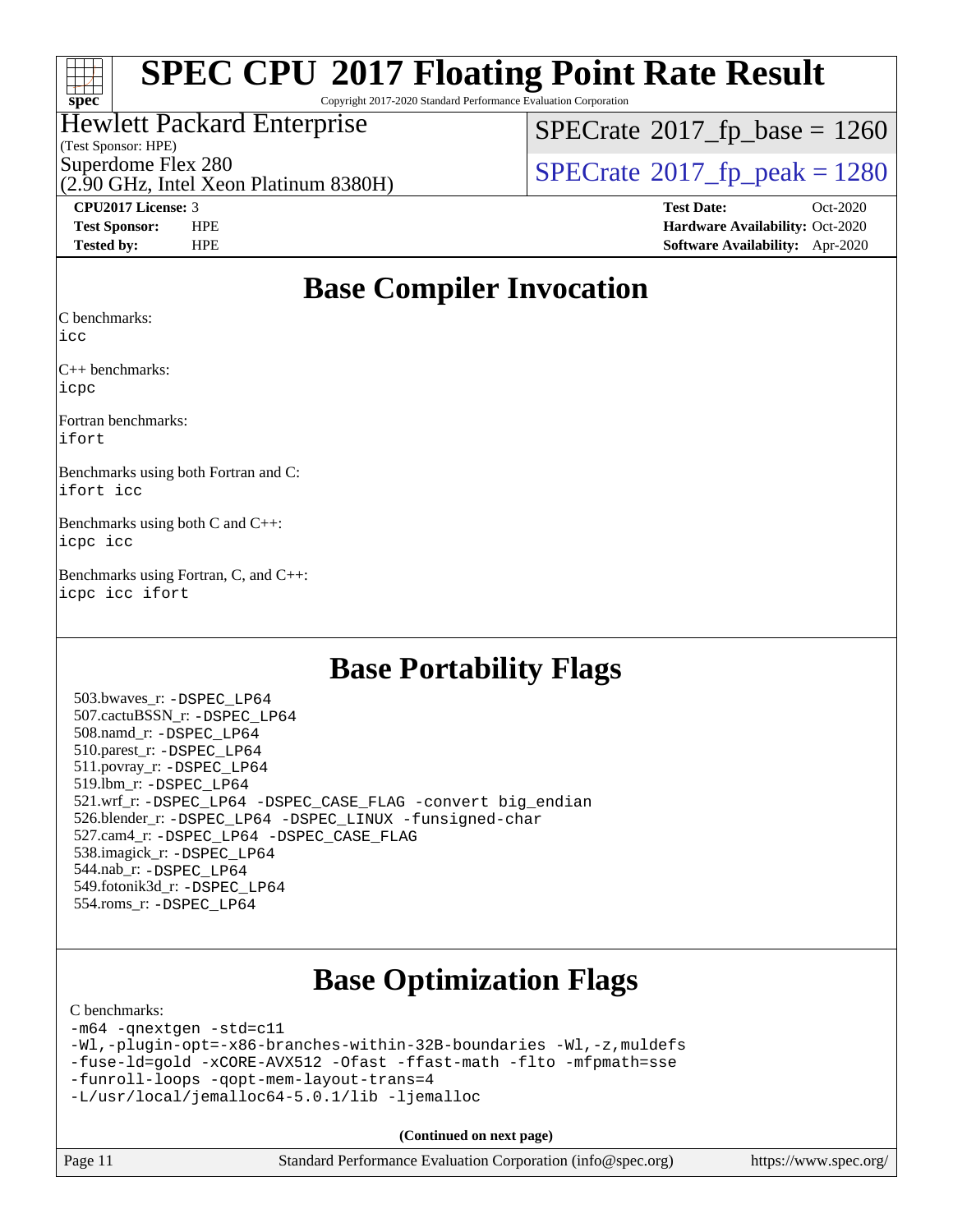

Copyright 2017-2020 Standard Performance Evaluation Corporation

### Hewlett Packard Enterprise

(Test Sponsor: HPE)

[SPECrate](http://www.spec.org/auto/cpu2017/Docs/result-fields.html#SPECrate2017fpbase)<sup>®</sup>2017 fp base = 1260

(2.90 GHz, Intel Xeon Platinum 8380H)

Superdome Flex 280<br>  $\angle Q$  [SPECrate](http://www.spec.org/auto/cpu2017/Docs/result-fields.html#SPECrate2017fppeak)<sup>®</sup>2017 fp\_peak = 1280

**[CPU2017 License:](http://www.spec.org/auto/cpu2017/Docs/result-fields.html#CPU2017License)** 3 **[Test Date:](http://www.spec.org/auto/cpu2017/Docs/result-fields.html#TestDate)** Oct-2020 **[Test Sponsor:](http://www.spec.org/auto/cpu2017/Docs/result-fields.html#TestSponsor)** HPE **[Hardware Availability:](http://www.spec.org/auto/cpu2017/Docs/result-fields.html#HardwareAvailability)** Oct-2020 **[Tested by:](http://www.spec.org/auto/cpu2017/Docs/result-fields.html#Testedby)** HPE **[Software Availability:](http://www.spec.org/auto/cpu2017/Docs/result-fields.html#SoftwareAvailability)** Apr-2020

## **[Base Optimization Flags \(Continued\)](http://www.spec.org/auto/cpu2017/Docs/result-fields.html#BaseOptimizationFlags)**

[C++ benchmarks:](http://www.spec.org/auto/cpu2017/Docs/result-fields.html#CXXbenchmarks)

[-m64](http://www.spec.org/cpu2017/results/res2020q4/cpu2017-20201012-24157.flags.html#user_CXXbase_m64-icc) [-qnextgen](http://www.spec.org/cpu2017/results/res2020q4/cpu2017-20201012-24157.flags.html#user_CXXbase_f-qnextgen) [-Wl,-plugin-opt=-x86-branches-within-32B-boundaries](http://www.spec.org/cpu2017/results/res2020q4/cpu2017-20201012-24157.flags.html#user_CXXbase_f-x86-branches-within-32B-boundaries_0098b4e4317ae60947b7b728078a624952a08ac37a3c797dfb4ffeb399e0c61a9dd0f2f44ce917e9361fb9076ccb15e7824594512dd315205382d84209e912f3) [-Wl,-z,muldefs](http://www.spec.org/cpu2017/results/res2020q4/cpu2017-20201012-24157.flags.html#user_CXXbase_link_force_multiple1_b4cbdb97b34bdee9ceefcfe54f4c8ea74255f0b02a4b23e853cdb0e18eb4525ac79b5a88067c842dd0ee6996c24547a27a4b99331201badda8798ef8a743f577) [-fuse-ld=gold](http://www.spec.org/cpu2017/results/res2020q4/cpu2017-20201012-24157.flags.html#user_CXXbase_f-fuse-ld_920b3586e2b8c6e0748b9c84fa9b744736ba725a32cab14ad8f3d4ad28eecb2f59d1144823d2e17006539a88734fe1fc08fc3035f7676166309105a78aaabc32) [-xCORE-AVX512](http://www.spec.org/cpu2017/results/res2020q4/cpu2017-20201012-24157.flags.html#user_CXXbase_f-xCORE-AVX512) [-Ofast](http://www.spec.org/cpu2017/results/res2020q4/cpu2017-20201012-24157.flags.html#user_CXXbase_f-Ofast) [-ffast-math](http://www.spec.org/cpu2017/results/res2020q4/cpu2017-20201012-24157.flags.html#user_CXXbase_f-ffast-math) [-flto](http://www.spec.org/cpu2017/results/res2020q4/cpu2017-20201012-24157.flags.html#user_CXXbase_f-flto) [-mfpmath=sse](http://www.spec.org/cpu2017/results/res2020q4/cpu2017-20201012-24157.flags.html#user_CXXbase_f-mfpmath_70eb8fac26bde974f8ab713bc9086c5621c0b8d2f6c86f38af0bd7062540daf19db5f3a066d8c6684be05d84c9b6322eb3b5be6619d967835195b93d6c02afa1) [-funroll-loops](http://www.spec.org/cpu2017/results/res2020q4/cpu2017-20201012-24157.flags.html#user_CXXbase_f-funroll-loops) [-qopt-mem-layout-trans=4](http://www.spec.org/cpu2017/results/res2020q4/cpu2017-20201012-24157.flags.html#user_CXXbase_f-qopt-mem-layout-trans_fa39e755916c150a61361b7846f310bcdf6f04e385ef281cadf3647acec3f0ae266d1a1d22d972a7087a248fd4e6ca390a3634700869573d231a252c784941a8) [-L/usr/local/jemalloc64-5.0.1/lib](http://www.spec.org/cpu2017/results/res2020q4/cpu2017-20201012-24157.flags.html#user_CXXbase_jemalloc_link_path64_1_cc289568b1a6c0fd3b62c91b824c27fcb5af5e8098e6ad028160d21144ef1b8aef3170d2acf0bee98a8da324cfe4f67d0a3d0c4cc4673d993d694dc2a0df248b) [-ljemalloc](http://www.spec.org/cpu2017/results/res2020q4/cpu2017-20201012-24157.flags.html#user_CXXbase_jemalloc_link_lib_d1249b907c500fa1c0672f44f562e3d0f79738ae9e3c4a9c376d49f265a04b9c99b167ecedbf6711b3085be911c67ff61f150a17b3472be731631ba4d0471706)

[Fortran benchmarks](http://www.spec.org/auto/cpu2017/Docs/result-fields.html#Fortranbenchmarks):

```
-m64 -Wl,-plugin-opt=-x86-branches-within-32B-boundaries -Wl,-z,muldefs
-fuse-ld=gold -xCORE-AVX512 -O3 -ipo -no-prec-div -qopt-prefetch
-ffinite-math-only -qopt-multiple-gather-scatter-by-shuffles
-qopt-mem-layout-trans=4 -nostandard-realloc-lhs -align array32byte
-auto -mbranches-within-32B-boundaries
-L/usr/local/jemalloc64-5.0.1/lib -ljemalloc
```
#### [Benchmarks using both Fortran and C](http://www.spec.org/auto/cpu2017/Docs/result-fields.html#BenchmarksusingbothFortranandC):

```
-m64 -qnextgen -std=c11
-Wl,-plugin-opt=-x86-branches-within-32B-boundaries -Wl,-z,muldefs
-fuse-ld=gold -xCORE-AVX512 -Ofast -ffast-math -flto -mfpmath=sse
-funroll-loops -qopt-mem-layout-trans=4 -O3 -ipo -no-prec-div
-qopt-prefetch -ffinite-math-only
-qopt-multiple-gather-scatter-by-shuffles -nostandard-realloc-lhs
-align array32byte -auto -mbranches-within-32B-boundaries
-L/usr/local/jemalloc64-5.0.1/lib -ljemalloc
```
[Benchmarks using both C and C++](http://www.spec.org/auto/cpu2017/Docs/result-fields.html#BenchmarksusingbothCandCXX):

```
-m64 -qnextgen -std=c11
-Wl,-plugin-opt=-x86-branches-within-32B-boundaries -Wl,-z,muldefs
-fuse-ld=gold -xCORE-AVX512 -Ofast -ffast-math -flto -mfpmath=sse
-funroll-loops -qopt-mem-layout-trans=4
-L/usr/local/jemalloc64-5.0.1/lib -ljemalloc
```
[Benchmarks using Fortran, C, and C++:](http://www.spec.org/auto/cpu2017/Docs/result-fields.html#BenchmarksusingFortranCandCXX)

```
-m64 -qnextgen -std=c11
-Wl,-plugin-opt=-x86-branches-within-32B-boundaries -Wl,-z,muldefs
-fuse-ld=gold -xCORE-AVX512 -Ofast -ffast-math -flto -mfpmath=sse
-funroll-loops -qopt-mem-layout-trans=4 -O3 -ipo -no-prec-div
-qopt-prefetch -ffinite-math-only
-qopt-multiple-gather-scatter-by-shuffles -nostandard-realloc-lhs
-align array32byte -auto -mbranches-within-32B-boundaries
-L/usr/local/jemalloc64-5.0.1/lib -ljemalloc
```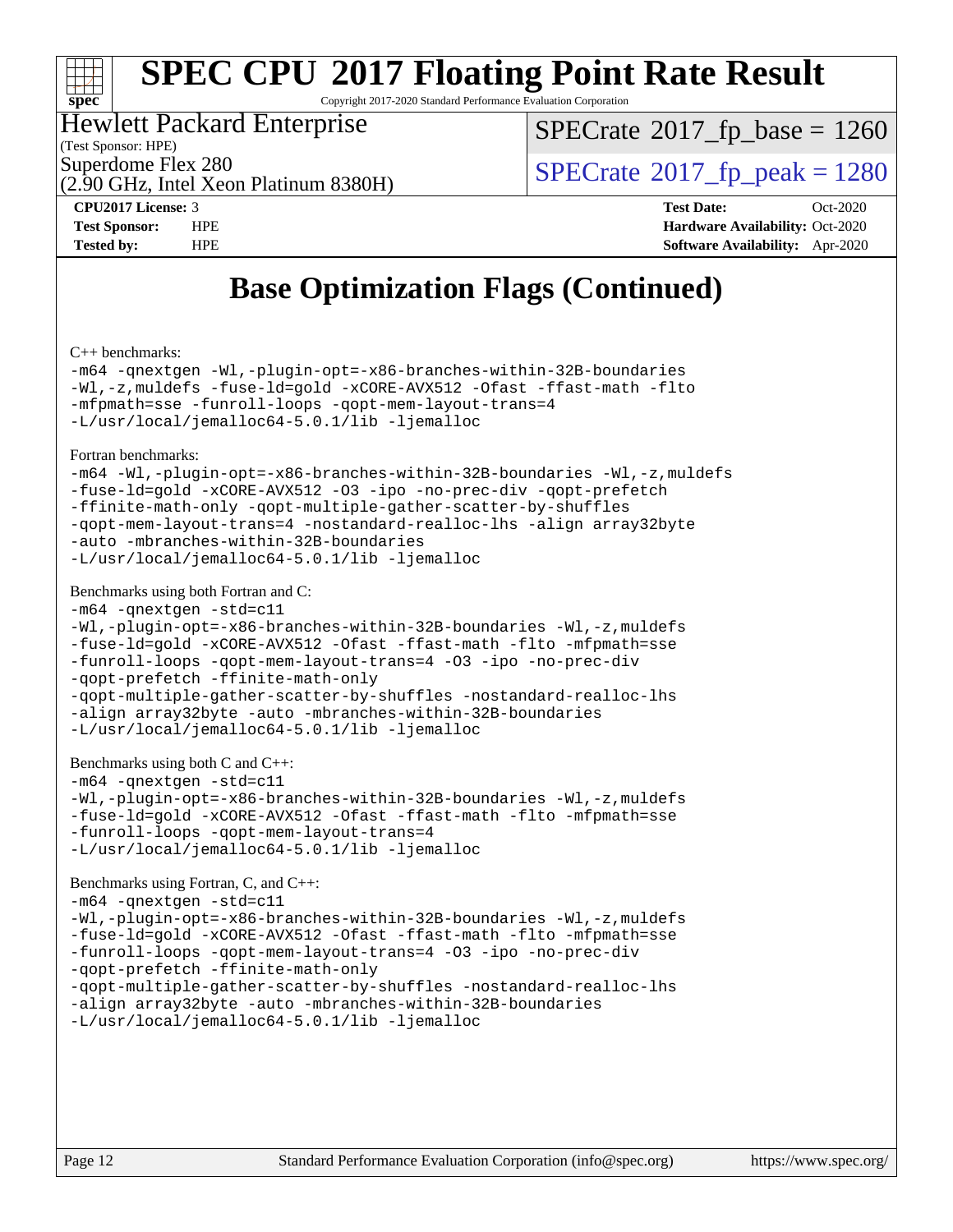

Copyright 2017-2020 Standard Performance Evaluation Corporation

### Hewlett Packard Enterprise

(Test Sponsor: HPE)

 $SPECTate$ <sup>®</sup>[2017\\_fp\\_base =](http://www.spec.org/auto/cpu2017/Docs/result-fields.html#SPECrate2017fpbase) 1260

(2.90 GHz, Intel Xeon Platinum 8380H)

Superdome Flex 280<br>  $\angle$  [SPECrate](http://www.spec.org/auto/cpu2017/Docs/result-fields.html#SPECrate2017fppeak)®[2017\\_fp\\_peak = 1](http://www.spec.org/auto/cpu2017/Docs/result-fields.html#SPECrate2017fppeak)280<br>  $\angle$  SPECrate®2017\_fp\_peak = 1280

**[CPU2017 License:](http://www.spec.org/auto/cpu2017/Docs/result-fields.html#CPU2017License)** 3 **[Test Date:](http://www.spec.org/auto/cpu2017/Docs/result-fields.html#TestDate)** Oct-2020 **[Test Sponsor:](http://www.spec.org/auto/cpu2017/Docs/result-fields.html#TestSponsor)** HPE **[Hardware Availability:](http://www.spec.org/auto/cpu2017/Docs/result-fields.html#HardwareAvailability)** Oct-2020 **[Tested by:](http://www.spec.org/auto/cpu2017/Docs/result-fields.html#Testedby)** HPE **[Software Availability:](http://www.spec.org/auto/cpu2017/Docs/result-fields.html#SoftwareAvailability)** Apr-2020

## **[Peak Compiler Invocation](http://www.spec.org/auto/cpu2017/Docs/result-fields.html#PeakCompilerInvocation)**

[C benchmarks:](http://www.spec.org/auto/cpu2017/Docs/result-fields.html#Cbenchmarks)

[icc](http://www.spec.org/cpu2017/results/res2020q4/cpu2017-20201012-24157.flags.html#user_CCpeak_intel_icc_66fc1ee009f7361af1fbd72ca7dcefbb700085f36577c54f309893dd4ec40d12360134090235512931783d35fd58c0460139e722d5067c5574d8eaf2b3e37e92)

[C++ benchmarks](http://www.spec.org/auto/cpu2017/Docs/result-fields.html#CXXbenchmarks): [icpc](http://www.spec.org/cpu2017/results/res2020q4/cpu2017-20201012-24157.flags.html#user_CXXpeak_intel_icpc_c510b6838c7f56d33e37e94d029a35b4a7bccf4766a728ee175e80a419847e808290a9b78be685c44ab727ea267ec2f070ec5dc83b407c0218cded6866a35d07)

[Fortran benchmarks:](http://www.spec.org/auto/cpu2017/Docs/result-fields.html#Fortranbenchmarks) [ifort](http://www.spec.org/cpu2017/results/res2020q4/cpu2017-20201012-24157.flags.html#user_FCpeak_intel_ifort_8111460550e3ca792625aed983ce982f94888b8b503583aa7ba2b8303487b4d8a21a13e7191a45c5fd58ff318f48f9492884d4413fa793fd88dd292cad7027ca)

[Benchmarks using both Fortran and C:](http://www.spec.org/auto/cpu2017/Docs/result-fields.html#BenchmarksusingbothFortranandC) [ifort](http://www.spec.org/cpu2017/results/res2020q4/cpu2017-20201012-24157.flags.html#user_CC_FCpeak_intel_ifort_8111460550e3ca792625aed983ce982f94888b8b503583aa7ba2b8303487b4d8a21a13e7191a45c5fd58ff318f48f9492884d4413fa793fd88dd292cad7027ca) [icc](http://www.spec.org/cpu2017/results/res2020q4/cpu2017-20201012-24157.flags.html#user_CC_FCpeak_intel_icc_66fc1ee009f7361af1fbd72ca7dcefbb700085f36577c54f309893dd4ec40d12360134090235512931783d35fd58c0460139e722d5067c5574d8eaf2b3e37e92)

[Benchmarks using both C and C++](http://www.spec.org/auto/cpu2017/Docs/result-fields.html#BenchmarksusingbothCandCXX): [icpc](http://www.spec.org/cpu2017/results/res2020q4/cpu2017-20201012-24157.flags.html#user_CC_CXXpeak_intel_icpc_c510b6838c7f56d33e37e94d029a35b4a7bccf4766a728ee175e80a419847e808290a9b78be685c44ab727ea267ec2f070ec5dc83b407c0218cded6866a35d07) [icc](http://www.spec.org/cpu2017/results/res2020q4/cpu2017-20201012-24157.flags.html#user_CC_CXXpeak_intel_icc_66fc1ee009f7361af1fbd72ca7dcefbb700085f36577c54f309893dd4ec40d12360134090235512931783d35fd58c0460139e722d5067c5574d8eaf2b3e37e92)

[Benchmarks using Fortran, C, and C++:](http://www.spec.org/auto/cpu2017/Docs/result-fields.html#BenchmarksusingFortranCandCXX) [icpc](http://www.spec.org/cpu2017/results/res2020q4/cpu2017-20201012-24157.flags.html#user_CC_CXX_FCpeak_intel_icpc_c510b6838c7f56d33e37e94d029a35b4a7bccf4766a728ee175e80a419847e808290a9b78be685c44ab727ea267ec2f070ec5dc83b407c0218cded6866a35d07) [icc](http://www.spec.org/cpu2017/results/res2020q4/cpu2017-20201012-24157.flags.html#user_CC_CXX_FCpeak_intel_icc_66fc1ee009f7361af1fbd72ca7dcefbb700085f36577c54f309893dd4ec40d12360134090235512931783d35fd58c0460139e722d5067c5574d8eaf2b3e37e92) [ifort](http://www.spec.org/cpu2017/results/res2020q4/cpu2017-20201012-24157.flags.html#user_CC_CXX_FCpeak_intel_ifort_8111460550e3ca792625aed983ce982f94888b8b503583aa7ba2b8303487b4d8a21a13e7191a45c5fd58ff318f48f9492884d4413fa793fd88dd292cad7027ca)

## **[Peak Portability Flags](http://www.spec.org/auto/cpu2017/Docs/result-fields.html#PeakPortabilityFlags)**

Same as Base Portability Flags

## **[Peak Optimization Flags](http://www.spec.org/auto/cpu2017/Docs/result-fields.html#PeakOptimizationFlags)**

[C benchmarks](http://www.spec.org/auto/cpu2017/Docs/result-fields.html#Cbenchmarks):

519.lbm\_r: basepeak = yes

538.imagick\_r: basepeak = yes

 $544$ .nab\_r: basepeak = yes

[C++ benchmarks:](http://www.spec.org/auto/cpu2017/Docs/result-fields.html#CXXbenchmarks)

508.namd\_r: basepeak = yes

510.parest\_r: basepeak = yes

[Fortran benchmarks](http://www.spec.org/auto/cpu2017/Docs/result-fields.html#Fortranbenchmarks):

 503.bwaves\_r: [-m64](http://www.spec.org/cpu2017/results/res2020q4/cpu2017-20201012-24157.flags.html#user_peakFCLD503_bwaves_r_m64-icc) [-Wl,-plugin-opt=-x86-branches-within-32B-boundaries](http://www.spec.org/cpu2017/results/res2020q4/cpu2017-20201012-24157.flags.html#user_peakLDFLAGS503_bwaves_r_f-x86-branches-within-32B-boundaries_0098b4e4317ae60947b7b728078a624952a08ac37a3c797dfb4ffeb399e0c61a9dd0f2f44ce917e9361fb9076ccb15e7824594512dd315205382d84209e912f3) [-Wl,-z,muldefs](http://www.spec.org/cpu2017/results/res2020q4/cpu2017-20201012-24157.flags.html#user_peakEXTRA_LDFLAGS503_bwaves_r_link_force_multiple1_b4cbdb97b34bdee9ceefcfe54f4c8ea74255f0b02a4b23e853cdb0e18eb4525ac79b5a88067c842dd0ee6996c24547a27a4b99331201badda8798ef8a743f577) [-fuse-ld=gold](http://www.spec.org/cpu2017/results/res2020q4/cpu2017-20201012-24157.flags.html#user_peakEXTRA_LDFLAGS503_bwaves_r_f-fuse-ld_920b3586e2b8c6e0748b9c84fa9b744736ba725a32cab14ad8f3d4ad28eecb2f59d1144823d2e17006539a88734fe1fc08fc3035f7676166309105a78aaabc32) [-xCORE-AVX512](http://www.spec.org/cpu2017/results/res2020q4/cpu2017-20201012-24157.flags.html#user_peakFOPTIMIZE503_bwaves_r_f-xCORE-AVX512) [-O3](http://www.spec.org/cpu2017/results/res2020q4/cpu2017-20201012-24157.flags.html#user_peakFOPTIMIZE503_bwaves_r_f-O3) [-ipo](http://www.spec.org/cpu2017/results/res2020q4/cpu2017-20201012-24157.flags.html#user_peakFOPTIMIZE503_bwaves_r_f-ipo)

**(Continued on next page)**

Page 13 Standard Performance Evaluation Corporation [\(info@spec.org\)](mailto:info@spec.org) <https://www.spec.org/>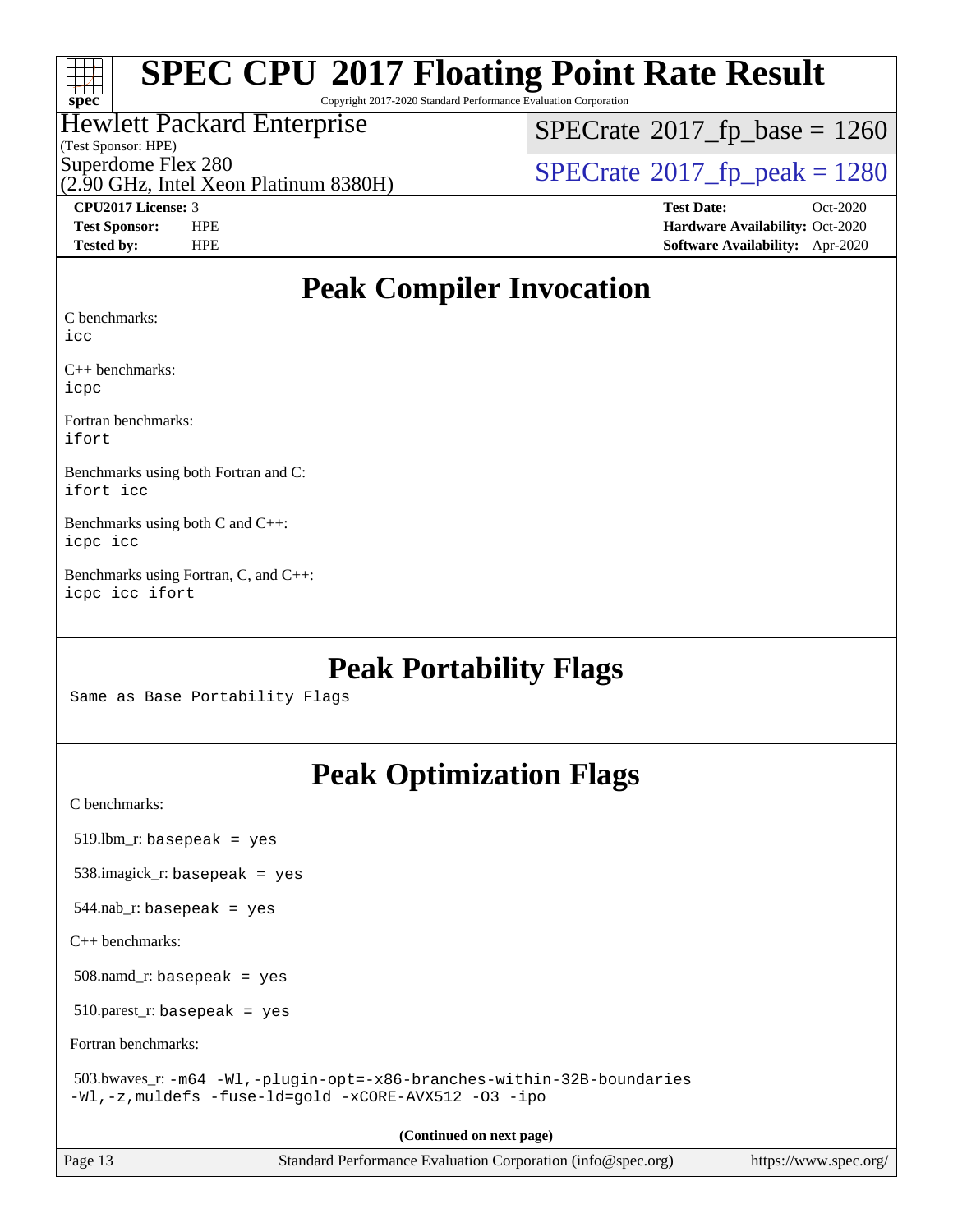

Copyright 2017-2020 Standard Performance Evaluation Corporation

### Hewlett Packard Enterprise

(Test Sponsor: HPE)

[SPECrate](http://www.spec.org/auto/cpu2017/Docs/result-fields.html#SPECrate2017fpbase)<sup>®</sup>2017 fp base = 1260

(2.90 GHz, Intel Xeon Platinum 8380H)

Superdome Flex 280<br> $\alpha$  [SPECrate](http://www.spec.org/auto/cpu2017/Docs/result-fields.html#SPECrate2017fppeak)®[2017\\_fp\\_peak = 1](http://www.spec.org/auto/cpu2017/Docs/result-fields.html#SPECrate2017fppeak)280

**[CPU2017 License:](http://www.spec.org/auto/cpu2017/Docs/result-fields.html#CPU2017License)** 3 **[Test Date:](http://www.spec.org/auto/cpu2017/Docs/result-fields.html#TestDate)** Oct-2020 **[Test Sponsor:](http://www.spec.org/auto/cpu2017/Docs/result-fields.html#TestSponsor)** HPE **[Hardware Availability:](http://www.spec.org/auto/cpu2017/Docs/result-fields.html#HardwareAvailability)** Oct-2020 **[Tested by:](http://www.spec.org/auto/cpu2017/Docs/result-fields.html#Testedby)** HPE **[Software Availability:](http://www.spec.org/auto/cpu2017/Docs/result-fields.html#SoftwareAvailability)** Apr-2020

## **[Peak Optimization Flags \(Continued\)](http://www.spec.org/auto/cpu2017/Docs/result-fields.html#PeakOptimizationFlags)**

503.bwaves\_r (continued):

[-no-prec-div](http://www.spec.org/cpu2017/results/res2020q4/cpu2017-20201012-24157.flags.html#user_peakFOPTIMIZE503_bwaves_r_f-no-prec-div) [-qopt-prefetch](http://www.spec.org/cpu2017/results/res2020q4/cpu2017-20201012-24157.flags.html#user_peakFOPTIMIZE503_bwaves_r_f-qopt-prefetch) [-ffinite-math-only](http://www.spec.org/cpu2017/results/res2020q4/cpu2017-20201012-24157.flags.html#user_peakFOPTIMIZE503_bwaves_r_f_finite_math_only_cb91587bd2077682c4b38af759c288ed7c732db004271a9512da14a4f8007909a5f1427ecbf1a0fb78ff2a814402c6114ac565ca162485bbcae155b5e4258871) [-qopt-multiple-gather-scatter-by-shuffles](http://www.spec.org/cpu2017/results/res2020q4/cpu2017-20201012-24157.flags.html#user_peakFOPTIMIZE503_bwaves_r_f-qopt-multiple-gather-scatter-by-shuffles) [-qopt-mem-layout-trans=4](http://www.spec.org/cpu2017/results/res2020q4/cpu2017-20201012-24157.flags.html#user_peakFOPTIMIZE503_bwaves_r_f-qopt-mem-layout-trans_fa39e755916c150a61361b7846f310bcdf6f04e385ef281cadf3647acec3f0ae266d1a1d22d972a7087a248fd4e6ca390a3634700869573d231a252c784941a8) [-nostandard-realloc-lhs](http://www.spec.org/cpu2017/results/res2020q4/cpu2017-20201012-24157.flags.html#user_peakEXTRA_FOPTIMIZE503_bwaves_r_f_2003_std_realloc_82b4557e90729c0f113870c07e44d33d6f5a304b4f63d4c15d2d0f1fab99f5daaed73bdb9275d9ae411527f28b936061aa8b9c8f2d63842963b95c9dd6426b8a) [-align array32byte](http://www.spec.org/cpu2017/results/res2020q4/cpu2017-20201012-24157.flags.html#user_peakEXTRA_FOPTIMIZE503_bwaves_r_align_array32byte_b982fe038af199962ba9a80c053b8342c548c85b40b8e86eb3cc33dee0d7986a4af373ac2d51c3f7cf710a18d62fdce2948f201cd044323541f22fc0fffc51b6) [-auto](http://www.spec.org/cpu2017/results/res2020q4/cpu2017-20201012-24157.flags.html#user_peakEXTRA_FOPTIMIZE503_bwaves_r_f-auto) [-mbranches-within-32B-boundaries](http://www.spec.org/cpu2017/results/res2020q4/cpu2017-20201012-24157.flags.html#user_peakEXTRA_FOPTIMIZE503_bwaves_r_f-mbranches-within-32B-boundaries) [-L/usr/local/jemalloc64-5.0.1/lib](http://www.spec.org/cpu2017/results/res2020q4/cpu2017-20201012-24157.flags.html#user_peakEXTRA_LIBS503_bwaves_r_jemalloc_link_path64_1_cc289568b1a6c0fd3b62c91b824c27fcb5af5e8098e6ad028160d21144ef1b8aef3170d2acf0bee98a8da324cfe4f67d0a3d0c4cc4673d993d694dc2a0df248b) [-ljemalloc](http://www.spec.org/cpu2017/results/res2020q4/cpu2017-20201012-24157.flags.html#user_peakEXTRA_LIBS503_bwaves_r_jemalloc_link_lib_d1249b907c500fa1c0672f44f562e3d0f79738ae9e3c4a9c376d49f265a04b9c99b167ecedbf6711b3085be911c67ff61f150a17b3472be731631ba4d0471706) 549.fotonik3d\_r: basepeak = yes

554.roms\_r: basepeak = yes

[Benchmarks using both Fortran and C](http://www.spec.org/auto/cpu2017/Docs/result-fields.html#BenchmarksusingbothFortranandC):

 521.wrf\_r: [-prof-gen](http://www.spec.org/cpu2017/results/res2020q4/cpu2017-20201012-24157.flags.html#user_peakPASS1_CFLAGSPASS1_FFLAGSPASS1_LDFLAGS521_wrf_r_prof_gen_5aa4926d6013ddb2a31985c654b3eb18169fc0c6952a63635c234f711e6e63dd76e94ad52365559451ec499a2cdb89e4dc58ba4c67ef54ca681ffbe1461d6b36)(pass 1) [-prof-use](http://www.spec.org/cpu2017/results/res2020q4/cpu2017-20201012-24157.flags.html#user_peakPASS2_CFLAGSPASS2_FFLAGSPASS2_LDFLAGS521_wrf_r_prof_use_1a21ceae95f36a2b53c25747139a6c16ca95bd9def2a207b4f0849963b97e94f5260e30a0c64f4bb623698870e679ca08317ef8150905d41bd88c6f78df73f19)(pass 2) [-xCORE-AVX512](http://www.spec.org/cpu2017/results/res2020q4/cpu2017-20201012-24157.flags.html#user_peakCOPTIMIZEPASS2_COPTIMIZEPASS2_FOPTIMIZE521_wrf_r_f-xCORE-AVX512) [-O3](http://www.spec.org/cpu2017/results/res2020q4/cpu2017-20201012-24157.flags.html#user_peakCOPTIMIZEPASS1_COPTIMIZEPASS1_FOPTIMIZEPASS2_COPTIMIZEPASS2_FOPTIMIZE521_wrf_r_f-O3) [-ipo](http://www.spec.org/cpu2017/results/res2020q4/cpu2017-20201012-24157.flags.html#user_peakCOPTIMIZEPASS1_COPTIMIZEPASS1_FOPTIMIZEPASS2_COPTIMIZEPASS2_FOPTIMIZE521_wrf_r_f-ipo) [-no-prec-div](http://www.spec.org/cpu2017/results/res2020q4/cpu2017-20201012-24157.flags.html#user_peakCOPTIMIZEPASS1_COPTIMIZEPASS1_FOPTIMIZEPASS2_COPTIMIZEPASS2_FOPTIMIZE521_wrf_r_f-no-prec-div) [-qopt-prefetch](http://www.spec.org/cpu2017/results/res2020q4/cpu2017-20201012-24157.flags.html#user_peakCOPTIMIZEPASS1_COPTIMIZEPASS1_FOPTIMIZEPASS2_COPTIMIZEPASS2_FOPTIMIZE521_wrf_r_f-qopt-prefetch) [-ffinite-math-only](http://www.spec.org/cpu2017/results/res2020q4/cpu2017-20201012-24157.flags.html#user_peakCOPTIMIZEPASS1_COPTIMIZEPASS1_FOPTIMIZEPASS2_COPTIMIZEPASS2_FOPTIMIZE521_wrf_r_f_finite_math_only_cb91587bd2077682c4b38af759c288ed7c732db004271a9512da14a4f8007909a5f1427ecbf1a0fb78ff2a814402c6114ac565ca162485bbcae155b5e4258871) [-qopt-multiple-gather-scatter-by-shuffles](http://www.spec.org/cpu2017/results/res2020q4/cpu2017-20201012-24157.flags.html#user_peakCOPTIMIZEPASS1_COPTIMIZEPASS1_FOPTIMIZEPASS2_COPTIMIZEPASS2_FOPTIMIZE521_wrf_r_f-qopt-multiple-gather-scatter-by-shuffles) [-qopt-mem-layout-trans=4](http://www.spec.org/cpu2017/results/res2020q4/cpu2017-20201012-24157.flags.html#user_peakCOPTIMIZEFOPTIMIZEPASS1_COPTIMIZEPASS1_FOPTIMIZEPASS2_COPTIMIZEPASS2_FOPTIMIZE521_wrf_r_f-qopt-mem-layout-trans_fa39e755916c150a61361b7846f310bcdf6f04e385ef281cadf3647acec3f0ae266d1a1d22d972a7087a248fd4e6ca390a3634700869573d231a252c784941a8) [-mbranches-within-32B-boundaries](http://www.spec.org/cpu2017/results/res2020q4/cpu2017-20201012-24157.flags.html#user_peakEXTRA_COPTIMIZEEXTRA_FOPTIMIZE521_wrf_r_f-mbranches-within-32B-boundaries) [-nostandard-realloc-lhs](http://www.spec.org/cpu2017/results/res2020q4/cpu2017-20201012-24157.flags.html#user_peakEXTRA_FOPTIMIZE521_wrf_r_f_2003_std_realloc_82b4557e90729c0f113870c07e44d33d6f5a304b4f63d4c15d2d0f1fab99f5daaed73bdb9275d9ae411527f28b936061aa8b9c8f2d63842963b95c9dd6426b8a) [-align array32byte](http://www.spec.org/cpu2017/results/res2020q4/cpu2017-20201012-24157.flags.html#user_peakEXTRA_FOPTIMIZE521_wrf_r_align_array32byte_b982fe038af199962ba9a80c053b8342c548c85b40b8e86eb3cc33dee0d7986a4af373ac2d51c3f7cf710a18d62fdce2948f201cd044323541f22fc0fffc51b6) [-auto](http://www.spec.org/cpu2017/results/res2020q4/cpu2017-20201012-24157.flags.html#user_peakEXTRA_FOPTIMIZE521_wrf_r_f-auto) [-L/usr/local/jemalloc64-5.0.1/lib](http://www.spec.org/cpu2017/results/res2020q4/cpu2017-20201012-24157.flags.html#user_peakEXTRA_LIBS521_wrf_r_jemalloc_link_path64_1_cc289568b1a6c0fd3b62c91b824c27fcb5af5e8098e6ad028160d21144ef1b8aef3170d2acf0bee98a8da324cfe4f67d0a3d0c4cc4673d993d694dc2a0df248b) [-ljemalloc](http://www.spec.org/cpu2017/results/res2020q4/cpu2017-20201012-24157.flags.html#user_peakEXTRA_LIBS521_wrf_r_jemalloc_link_lib_d1249b907c500fa1c0672f44f562e3d0f79738ae9e3c4a9c376d49f265a04b9c99b167ecedbf6711b3085be911c67ff61f150a17b3472be731631ba4d0471706)

 $527.cam4_r$ : basepeak = yes

[Benchmarks using both C and C++](http://www.spec.org/auto/cpu2017/Docs/result-fields.html#BenchmarksusingbothCandCXX):

 511.povray\_r: [-prof-gen](http://www.spec.org/cpu2017/results/res2020q4/cpu2017-20201012-24157.flags.html#user_peakPASS1_CFLAGSPASS1_CXXFLAGSPASS1_LDFLAGS511_povray_r_prof_gen_5aa4926d6013ddb2a31985c654b3eb18169fc0c6952a63635c234f711e6e63dd76e94ad52365559451ec499a2cdb89e4dc58ba4c67ef54ca681ffbe1461d6b36)(pass 1) [-prof-use](http://www.spec.org/cpu2017/results/res2020q4/cpu2017-20201012-24157.flags.html#user_peakPASS2_CFLAGSPASS2_CXXFLAGSPASS2_LDFLAGS511_povray_r_prof_use_1a21ceae95f36a2b53c25747139a6c16ca95bd9def2a207b4f0849963b97e94f5260e30a0c64f4bb623698870e679ca08317ef8150905d41bd88c6f78df73f19)(pass 2) [-xCORE-AVX512](http://www.spec.org/cpu2017/results/res2020q4/cpu2017-20201012-24157.flags.html#user_peakCOPTIMIZECXXOPTIMIZEPASS2_COPTIMIZEPASS2_CXXOPTIMIZE511_povray_r_f-xCORE-AVX512) [-O3](http://www.spec.org/cpu2017/results/res2020q4/cpu2017-20201012-24157.flags.html#user_peakCOPTIMIZECXXOPTIMIZEPASS1_COPTIMIZEPASS1_CXXOPTIMIZEPASS2_COPTIMIZEPASS2_CXXOPTIMIZE511_povray_r_f-O3) [-ipo](http://www.spec.org/cpu2017/results/res2020q4/cpu2017-20201012-24157.flags.html#user_peakCOPTIMIZECXXOPTIMIZEPASS1_COPTIMIZEPASS1_CXXOPTIMIZEPASS2_COPTIMIZEPASS2_CXXOPTIMIZE511_povray_r_f-ipo) [-no-prec-div](http://www.spec.org/cpu2017/results/res2020q4/cpu2017-20201012-24157.flags.html#user_peakCOPTIMIZECXXOPTIMIZEPASS1_COPTIMIZEPASS1_CXXOPTIMIZEPASS2_COPTIMIZEPASS2_CXXOPTIMIZE511_povray_r_f-no-prec-div) [-qopt-prefetch](http://www.spec.org/cpu2017/results/res2020q4/cpu2017-20201012-24157.flags.html#user_peakCOPTIMIZECXXOPTIMIZEPASS1_COPTIMIZEPASS1_CXXOPTIMIZEPASS2_COPTIMIZEPASS2_CXXOPTIMIZE511_povray_r_f-qopt-prefetch) [-ffinite-math-only](http://www.spec.org/cpu2017/results/res2020q4/cpu2017-20201012-24157.flags.html#user_peakCOPTIMIZECXXOPTIMIZEPASS1_COPTIMIZEPASS1_CXXOPTIMIZEPASS2_COPTIMIZEPASS2_CXXOPTIMIZE511_povray_r_f_finite_math_only_cb91587bd2077682c4b38af759c288ed7c732db004271a9512da14a4f8007909a5f1427ecbf1a0fb78ff2a814402c6114ac565ca162485bbcae155b5e4258871) [-qopt-multiple-gather-scatter-by-shuffles](http://www.spec.org/cpu2017/results/res2020q4/cpu2017-20201012-24157.flags.html#user_peakCOPTIMIZECXXOPTIMIZEPASS1_COPTIMIZEPASS1_CXXOPTIMIZEPASS2_COPTIMIZEPASS2_CXXOPTIMIZE511_povray_r_f-qopt-multiple-gather-scatter-by-shuffles) [-qopt-mem-layout-trans=4](http://www.spec.org/cpu2017/results/res2020q4/cpu2017-20201012-24157.flags.html#user_peakCOPTIMIZECXXOPTIMIZEPASS1_COPTIMIZEPASS1_CXXOPTIMIZEPASS2_COPTIMIZEPASS2_CXXOPTIMIZE511_povray_r_f-qopt-mem-layout-trans_fa39e755916c150a61361b7846f310bcdf6f04e385ef281cadf3647acec3f0ae266d1a1d22d972a7087a248fd4e6ca390a3634700869573d231a252c784941a8) [-mbranches-within-32B-boundaries](http://www.spec.org/cpu2017/results/res2020q4/cpu2017-20201012-24157.flags.html#user_peakEXTRA_COPTIMIZEEXTRA_CXXOPTIMIZE511_povray_r_f-mbranches-within-32B-boundaries) [-L/usr/local/jemalloc64-5.0.1/lib](http://www.spec.org/cpu2017/results/res2020q4/cpu2017-20201012-24157.flags.html#user_peakEXTRA_LIBS511_povray_r_jemalloc_link_path64_1_cc289568b1a6c0fd3b62c91b824c27fcb5af5e8098e6ad028160d21144ef1b8aef3170d2acf0bee98a8da324cfe4f67d0a3d0c4cc4673d993d694dc2a0df248b) [-ljemalloc](http://www.spec.org/cpu2017/results/res2020q4/cpu2017-20201012-24157.flags.html#user_peakEXTRA_LIBS511_povray_r_jemalloc_link_lib_d1249b907c500fa1c0672f44f562e3d0f79738ae9e3c4a9c376d49f265a04b9c99b167ecedbf6711b3085be911c67ff61f150a17b3472be731631ba4d0471706)

526.blender\_r: basepeak = yes

[Benchmarks using Fortran, C, and C++:](http://www.spec.org/auto/cpu2017/Docs/result-fields.html#BenchmarksusingFortranCandCXX)

507.cactuBSSN\_r: basepeak = yes

[The flags files that were used to format this result can be browsed at](tmsearch)

<http://www.spec.org/cpu2017/flags/HPE-Platform-Flags-Intel-V1.3-CLX-revC.html> [http://www.spec.org/cpu2017/flags/Intel-ic19.1u1-official-linux64\\_revA.html](http://www.spec.org/cpu2017/flags/Intel-ic19.1u1-official-linux64_revA.html)

[You can also download the XML flags sources by saving the following links:](tmsearch) <http://www.spec.org/cpu2017/flags/HPE-Platform-Flags-Intel-V1.3-CLX-revC.xml> [http://www.spec.org/cpu2017/flags/Intel-ic19.1u1-official-linux64\\_revA.xml](http://www.spec.org/cpu2017/flags/Intel-ic19.1u1-official-linux64_revA.xml)